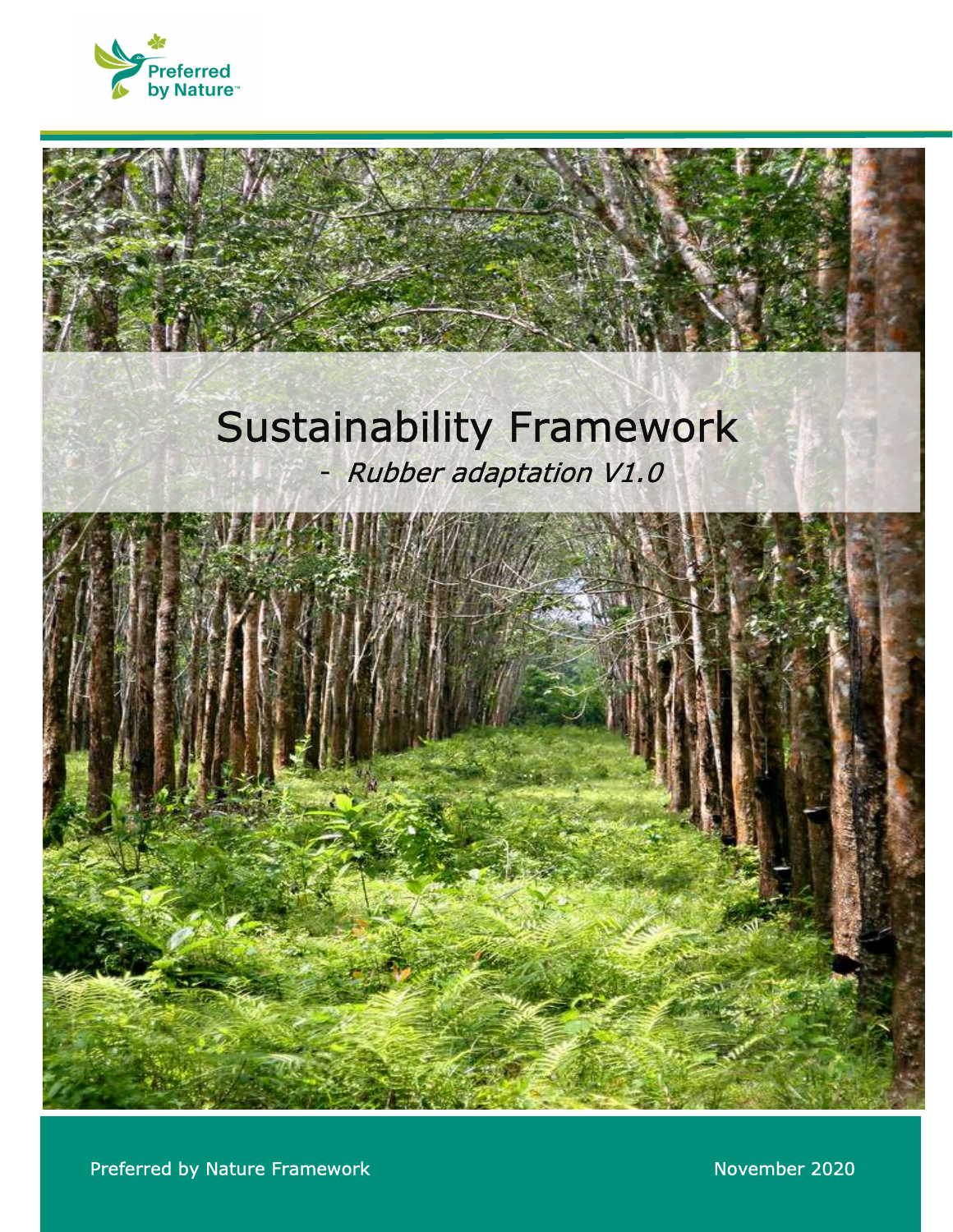

| Sustainability Framework - rubber adaptation |                                                      |
|----------------------------------------------|------------------------------------------------------|
| Scope:                                       | Global - rubber plantation and natural latex tapping |
| Status of document:                          | Active                                               |
| Version:                                     | 1.0                                                  |
| Date:                                        | 5 November 2020                                      |
| Consultation period:                         | N/A                                                  |
| Approval body:                               | Preferred by Nature                                  |
| Contact person:                              | Christian Sloth                                      |
| Contact email:                               | csloth@preferredbynature.org                         |



Preferred by Nature has adopted an "Open Source" policy to share what we develop to advance sustainability. This work is published under the Creative Commons Attribution Share-Alike 3.0 license. Permission is hereby granted, free of charge, to any person obtaining a copy of this document, to deal in the document without restriction, including without limitation the rights to use, copy, modify, merge, publish, and/or distribute copies of the document, subject to the following conditions:

- The above copyright notice and this permission notice shall be included in all copies or substantial portions of the document. We would appreciate receiving a copy of any modified version.
- You must credit Preferred by Nature and include a visible link to our website www.preferredbynature.org.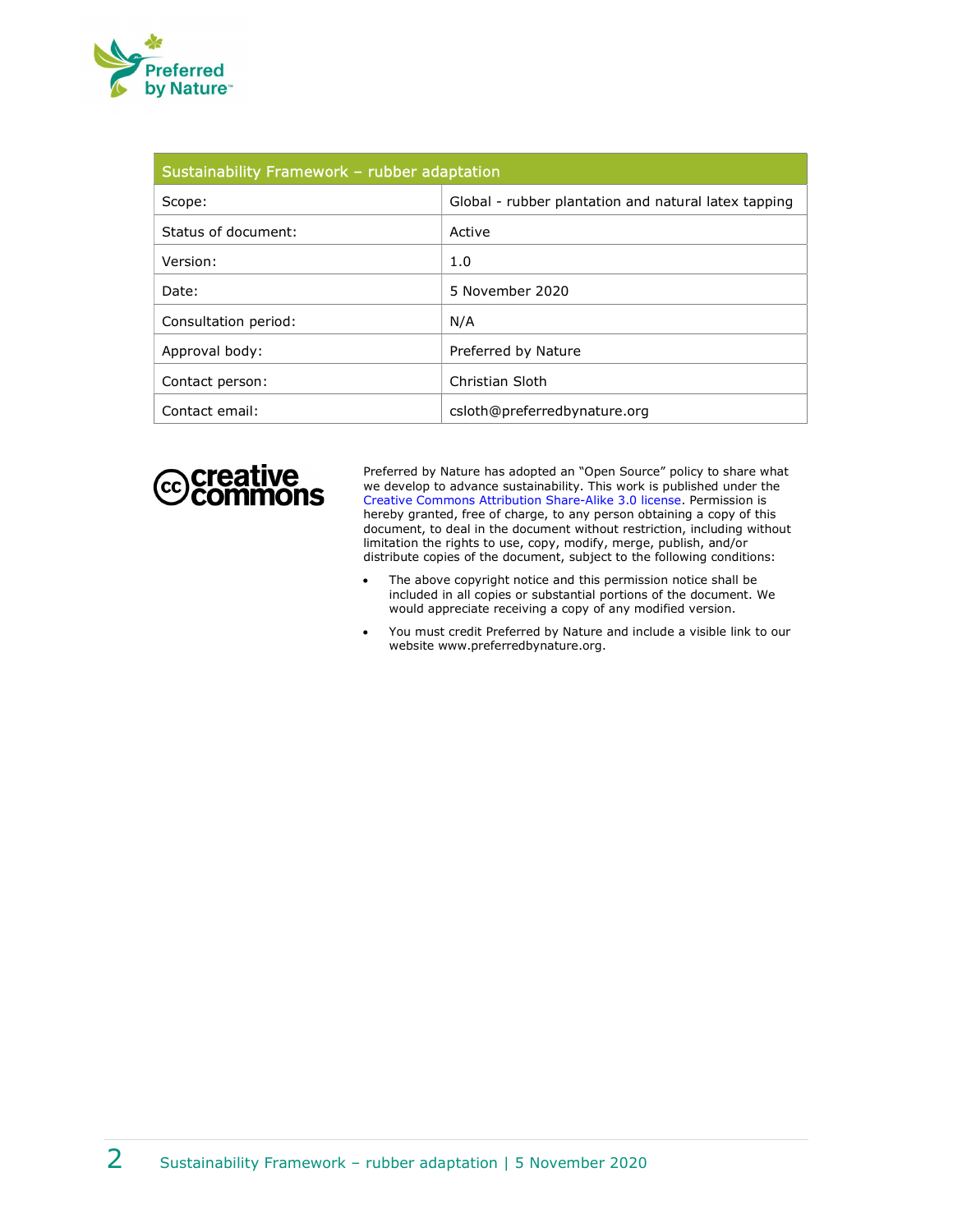

### **Contents**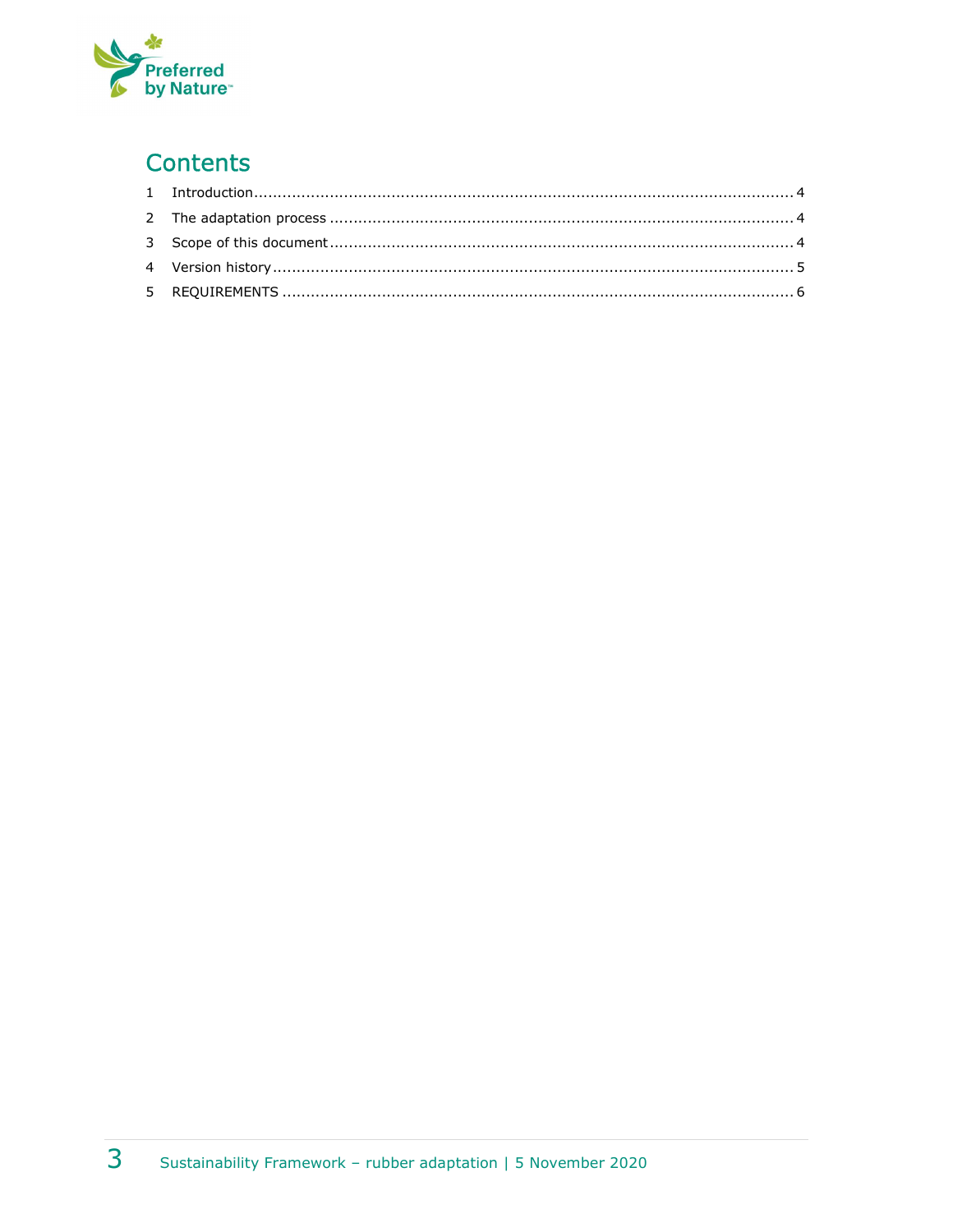

#### 1 Introduction

Inspired both by existing sustainability concepts and the need to harmonise, the Preferred by Nature Sustainability Framework has been developed to provide a single framework for defining and benchmarking sustainability, that can be used across different commodities and landscapes. The framework consists of 4 principles and 29 criteria addressing different aspects of what we believe shall be considered before claiming that operations or products are sustainable.

We have carefully designed the framework to serve multiple purposes. It can be used for verification of forest and farm management as well as for other sectors such as financing, tourism and others. It can also be used by processors, traders, retailers and others to evaluate their sourcing. As we benchmark the framework against existing schemes, our intention is to recognise the assurance that these already provide, rather than duplicate.

Organisations, who have been verified by Preferred by Nature to address all the Framework criteria, will be eligible to use our new Preferred by Nature Seal and make related on-product and business-to-business claims.

For on-the-ground verification, the global universal framework is adapted to the relevant commodity. This document is the adaptation of the generic framework for rubber sector. This document will be reviewed and updated when relevant, including in cases when updates are made in the generic framework.

#### 2 The adaptation process

During the adaptation process, each criterion and all underlying indicators in the Sustainability Framework are reviewed and if relevant revised, with the objective of making the framework applicable for the commodity or sector for which it is adapted. The indicators may have following status in the adapted framework.

Adopted - Means the indicator in the generic framework has been used in the same wording in the commodity adapted standard.

Adapted - The wording of the generic indicator has been modified to be more suitable for the commodity.

Added - New indicator has been added that addresses specific aspect, which is relevant for the sustainable practices in the commodity.

Deleted – An indicator from the generic framework is not considered applicable or relevant for the given commodity and has thus been deleted in the commodity adapted version.

#### 3 Scope of this document

This document contains an adaptation of the Preferred by Nature Sustainability Framework V0.1 to evaluate the production of natural rubber latex.

The adapted framework found below was developed as part of a pilot test of adaptation of the Sustainability Framework to a specific commodity (in this case rubber) which was used to evaluate rubber plantation management. The adapted version can be used in different countries for rubber sector. It is not specific to any single given region or country.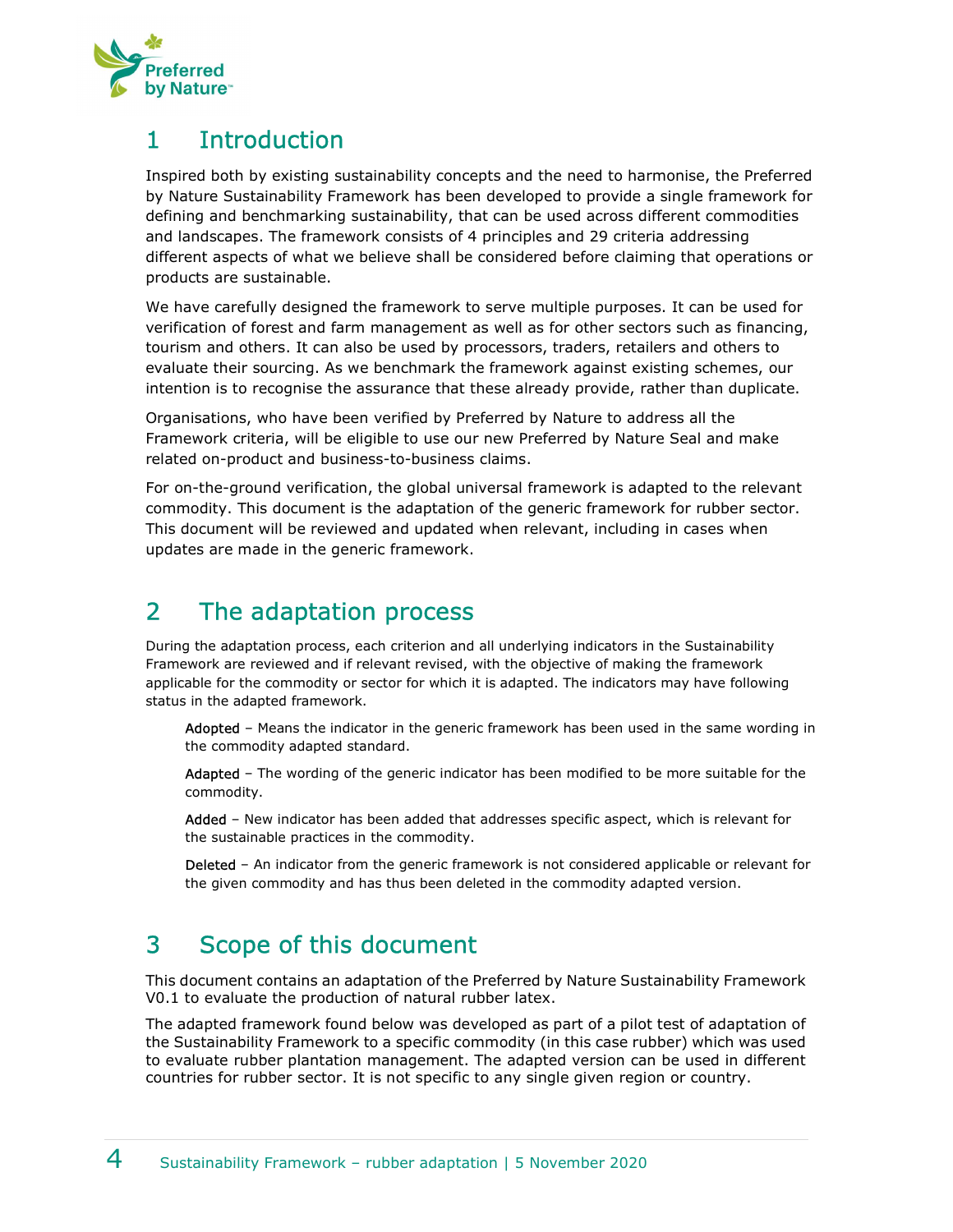

#### 4 Version history

Version 1.0, 5 November 2020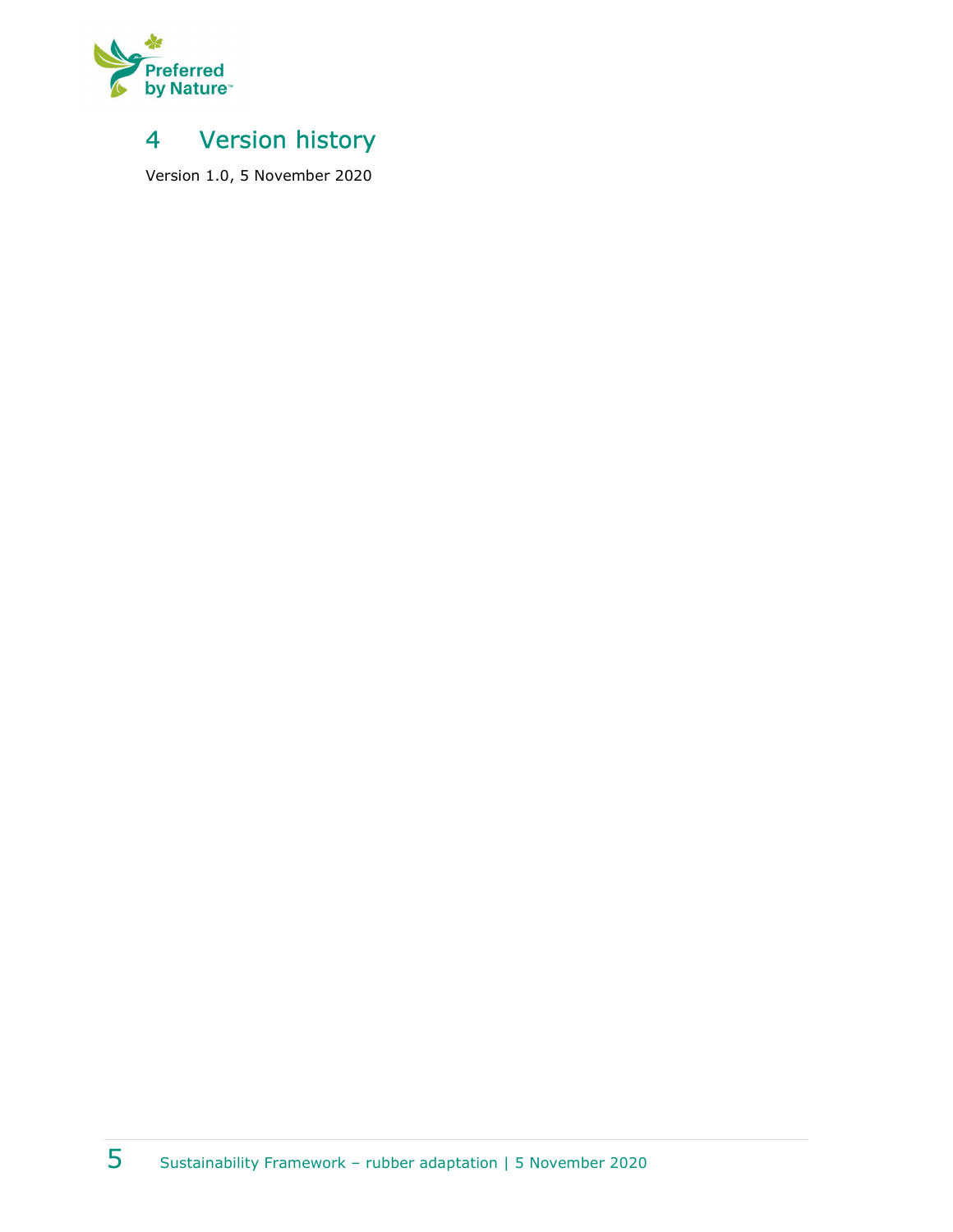

## 5 REQUIREMENTS

| <b>Sustainability Framework</b><br><b>Principles and Criteria</b>                   | Adaptation | <b>Rubber adapted indicators</b>                                                                                                                                                                                                                                                                                                                                                                                                                             | <b>Type</b> |
|-------------------------------------------------------------------------------------|------------|--------------------------------------------------------------------------------------------------------------------------------------------------------------------------------------------------------------------------------------------------------------------------------------------------------------------------------------------------------------------------------------------------------------------------------------------------------------|-------------|
| Principle 1: Management and<br>business practices are legal and<br>responsible      |            |                                                                                                                                                                                                                                                                                                                                                                                                                                                              |             |
| 1. Land tenure and management<br>rights are secure.<br>Land tenure and the right to | Adapted    | 1.1. Land tenure rights of plantation and facilities shall be secure and obtained through legally<br>established processes.                                                                                                                                                                                                                                                                                                                                  |             |
| operate shall be clearly<br>established according to legal<br>processes.            | Added      | 1.1.a Customary land tenure rights shall be documented; recognized by immediate neighbours,<br>other legal use right holders, and obtained through customary appropriate processes and<br>unchallenged.                                                                                                                                                                                                                                                      |             |
|                                                                                     | Adopted    | 1.2. Licenses and management rights, shall be in place and issued:<br>a) according to the legally prescribed procedure;<br>b) in absence of conflict with third parties rights;<br>c) specifying the legally-gazetted boundaries;<br>d) and in the absence of corrupt practices.                                                                                                                                                                             |             |
|                                                                                     | Added      | 1.2.a If dispute over use and management rights occur, organization shall implement<br>precautionary action and implement below action in disputed area<br>a) Identify and mapped disputed area.<br>b) Stop all plantation establishment and land clearing<br>c) Implement segregation of harvested latex<br>d) Implement dispute resolution procedure with clear timeline<br>e) Suspend any use of claim in relation to latex harvested from disputed area. |             |
|                                                                                     | Adopted    | 1.3. Legally required rights to operate shall be in place and obtained through legally established<br>processes.                                                                                                                                                                                                                                                                                                                                             |             |
| 2. Planning and operations meet<br>legal requirements.                              | Adopted    | 2.1. Legal requirements related to disclosure of information shall be complied with.                                                                                                                                                                                                                                                                                                                                                                         |             |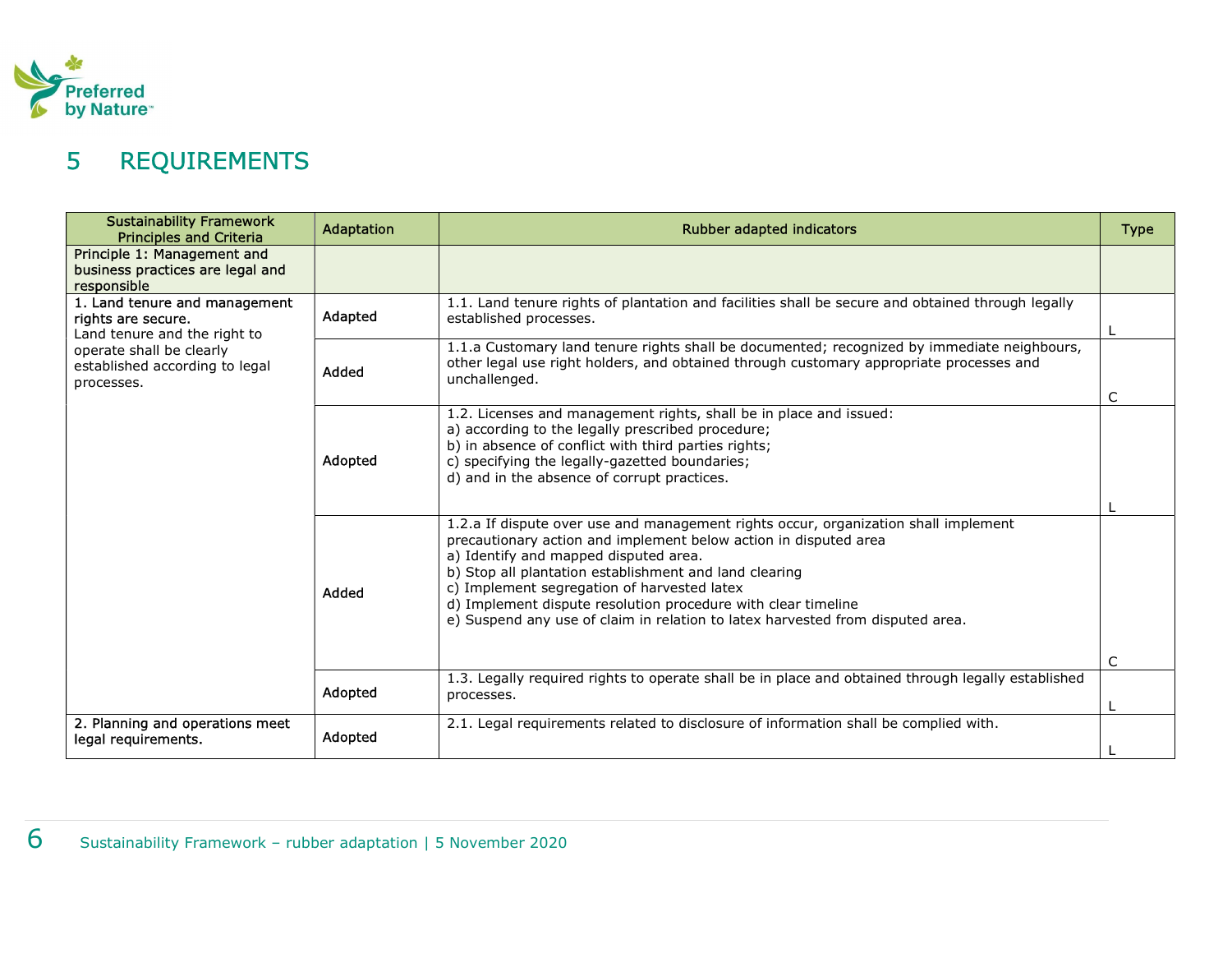

| The planning and operations shall<br>meet legal requirements. | Added   | 2.1.a Organization shall establish and implement appropriate procedure for interested and<br>affected stakeholders to obtain summary of environment and social assessments result,<br>management plan, monitoring plan and results.                                                                                                                                                                                                                                                                                                                                                                                                                                                                                                                                                                                                                                                                                                                                                                                        | C |
|---------------------------------------------------------------|---------|----------------------------------------------------------------------------------------------------------------------------------------------------------------------------------------------------------------------------------------------------------------------------------------------------------------------------------------------------------------------------------------------------------------------------------------------------------------------------------------------------------------------------------------------------------------------------------------------------------------------------------------------------------------------------------------------------------------------------------------------------------------------------------------------------------------------------------------------------------------------------------------------------------------------------------------------------------------------------------------------------------------------------|---|
|                                                               | Adapted | 2.2. Legal requirements for plantation planning shall be complied with.                                                                                                                                                                                                                                                                                                                                                                                                                                                                                                                                                                                                                                                                                                                                                                                                                                                                                                                                                    |   |
|                                                               | Added   | 2.2.a Organization management plan shall include at minimum below element:<br>a) The results of assessments, including Natural resources and environmental values, Social,<br>economic and cultural resources and condition, Major social and environmental risks in the area,<br>b) Programs and activities regarding Workers' rights, occupational health and safety, gender<br>equality, Indigenous Peoples, community relations, local economic and social development,<br>Stakeholder engagement and the resolution of disputes and grievances, Planned management<br>activities and timelines, culture systems used, typical harvesting methods and equipment, The<br>rationale for harvesting rates<br>c) Measures to conserve and/or restore (if applicable) high conservation values.<br>d) Measures to assess, prevent, and mitigate negative impacts of management activities on high<br>conservation values.<br>e) A description of the monitoring program of high conservation values and Operational impacts | C |
|                                                               |         | 2.3. Legal requirements for land clearance or land-use changes shall be complied with.                                                                                                                                                                                                                                                                                                                                                                                                                                                                                                                                                                                                                                                                                                                                                                                                                                                                                                                                     |   |
|                                                               | Adopted |                                                                                                                                                                                                                                                                                                                                                                                                                                                                                                                                                                                                                                                                                                                                                                                                                                                                                                                                                                                                                            |   |
|                                                               | Adapted | 2.4. Legal requirements related to operation, collecting or harvesting permits shall be complied<br>with.                                                                                                                                                                                                                                                                                                                                                                                                                                                                                                                                                                                                                                                                                                                                                                                                                                                                                                                  |   |
|                                                               | Adopted | 2.5. Legal requirements for land preparation and management shall be complied with.                                                                                                                                                                                                                                                                                                                                                                                                                                                                                                                                                                                                                                                                                                                                                                                                                                                                                                                                        |   |
|                                                               | Adopted | 2.6. Legal harvesting or production requirements shall be complied with.                                                                                                                                                                                                                                                                                                                                                                                                                                                                                                                                                                                                                                                                                                                                                                                                                                                                                                                                                   |   |
|                                                               | Added   | 2.6.a Latex taping procedure shall be documented based on best available information or<br>published guideline.                                                                                                                                                                                                                                                                                                                                                                                                                                                                                                                                                                                                                                                                                                                                                                                                                                                                                                            | C |
|                                                               | Added   | 2.6.b Latex taping procedure shall be reviewed periodically.                                                                                                                                                                                                                                                                                                                                                                                                                                                                                                                                                                                                                                                                                                                                                                                                                                                                                                                                                               | B |
|                                                               |         |                                                                                                                                                                                                                                                                                                                                                                                                                                                                                                                                                                                                                                                                                                                                                                                                                                                                                                                                                                                                                            |   |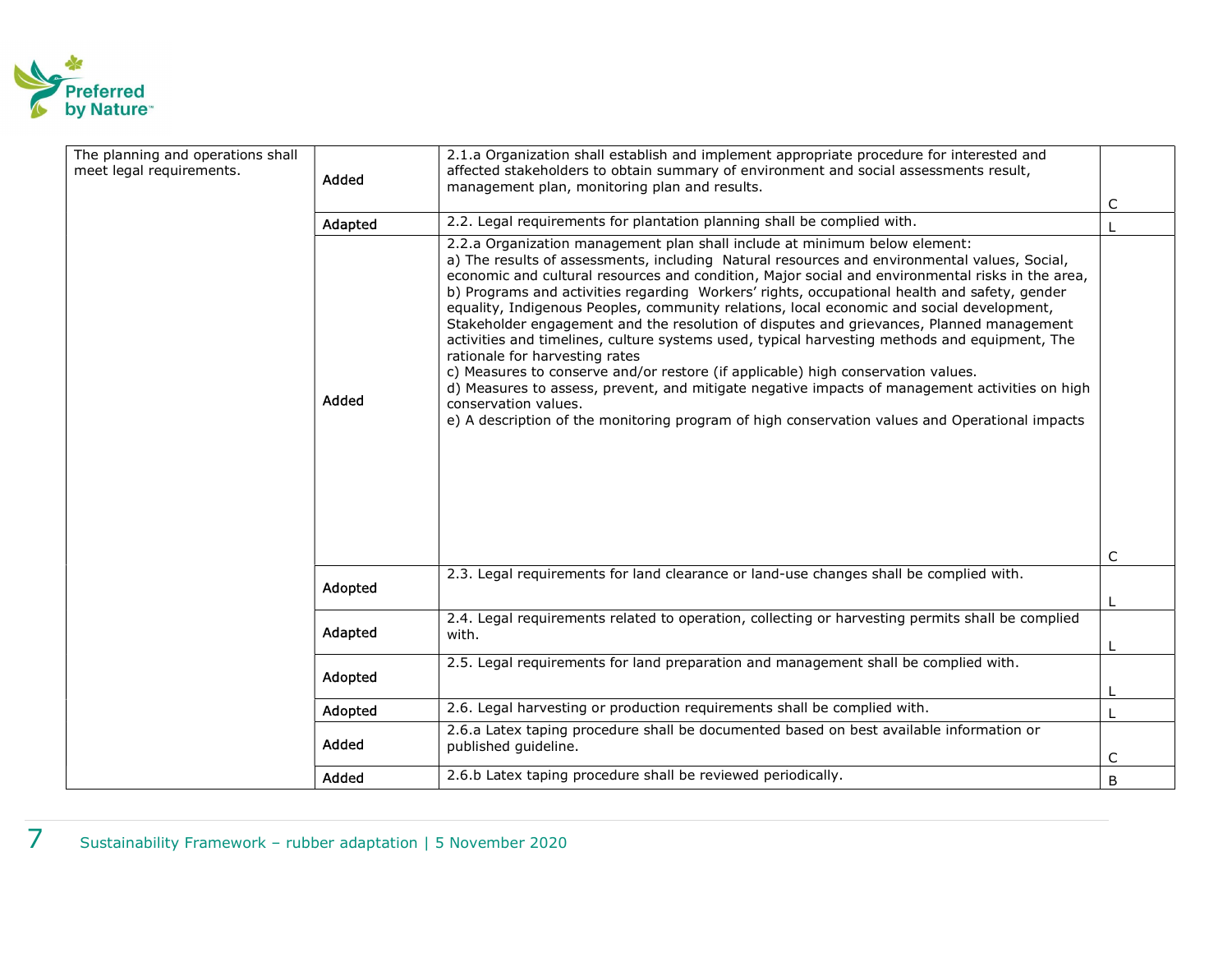

|                                                                                                       | Adopted | 2.7. Responsible practices in land acquisition, planning and site development should be used,<br>including:<br>a) integrated and participatory assessment and land-use planning should be conducted as part<br>of the land acquisition process; and<br>b) stakeholders should be consulted prior to land acquisition and development. |   |
|-------------------------------------------------------------------------------------------------------|---------|---------------------------------------------------------------------------------------------------------------------------------------------------------------------------------------------------------------------------------------------------------------------------------------------------------------------------------------|---|
|                                                                                                       |         |                                                                                                                                                                                                                                                                                                                                       | B |
| 3. Taxes and fees are paid.<br>All applicable taxes and fees have<br>been paid in a timely manner and | Adopted | 3.1. Legal requirements for payment of royalties, land/area taxes and fees shall be complied<br>with.                                                                                                                                                                                                                                 |   |
| according to legal requirements.                                                                      | Adopted | 3.2. Legal requirements for payment of value-added taxes and/or other sales taxes shall be<br>complied with.                                                                                                                                                                                                                          |   |
|                                                                                                       | Adopted | 3.3. Legal requirements for payment of income and profit taxes shall be complied with.                                                                                                                                                                                                                                                |   |
|                                                                                                       | Adopted | 3.4. Legal requirements for payment of transport, trade and/or export taxes shall be complied<br>with.                                                                                                                                                                                                                                |   |
|                                                                                                       | Adopted | 3.5. Adequate financial transaction policies and procedures should be in place to ensure proper<br>recording of all financial transactions, as well as to identify possible money laundering. No<br>undisclosed or unrecorded account, fund or asset shall be established or maintained.                                              |   |
|                                                                                                       |         |                                                                                                                                                                                                                                                                                                                                       | B |
| 4. Corruption is effectively<br>avoided.<br>Corruption shall be effectively                           | Adopted | 4.1. Legal requirements relating to bribery, fraud and corruption shall be complied with.                                                                                                                                                                                                                                             |   |
| avoided by the Organisation.                                                                          | Adopted | 4.2. Payment of or accepting of bribes or other forms of corruption shall be avoided.                                                                                                                                                                                                                                                 | C |
|                                                                                                       | Adopted | 4.3. Clear and effective guidelines and policies should be developed and implemented regarding<br>business integrity expectations relating to anti-bribery, gifts and hospitality.                                                                                                                                                    |   |
|                                                                                                       |         |                                                                                                                                                                                                                                                                                                                                       | B |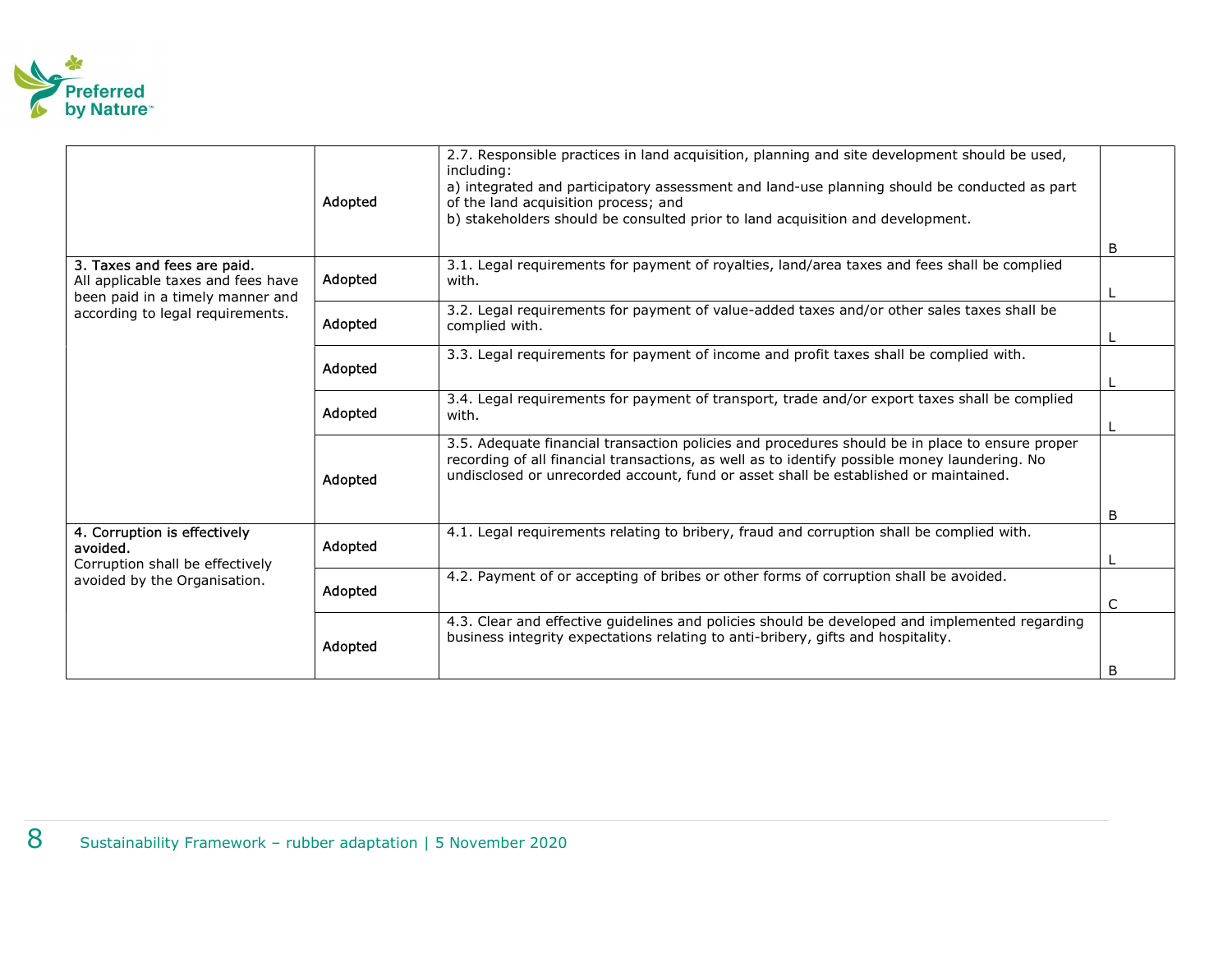

|                                                                                     | Adopted        | 4.4. Corporate hospitality, including the exchange of gifts, should be managed according to best<br>practices, including that the hospitality:<br>a) be for a legitimate business purpose, which may include developing business relationships;<br>b) not include public officials from which a decision regarding any license, permit, authorisation<br>or any other official act or decision is pending;<br>c) be given in an open and transparent manner;<br>d) and not include cash, loans or cash equivalents (such as gift certificates or vouchers). |              |
|-------------------------------------------------------------------------------------|----------------|-------------------------------------------------------------------------------------------------------------------------------------------------------------------------------------------------------------------------------------------------------------------------------------------------------------------------------------------------------------------------------------------------------------------------------------------------------------------------------------------------------------------------------------------------------------|--------------|
|                                                                                     | Adopted        | 4.5. Conflicts of interest should be effectively controlled.<br>a) All conflict of interests shall be identified and declared.<br>b) Any ownership or beneficial interest, in the Organisation, by a government official,<br>representative of a political party or an Organisation employee is declared.                                                                                                                                                                                                                                                   | B<br>B       |
|                                                                                     | Adopted        | 4.6. Any political contributions and campaign expenditures shall be publicly disclosed.                                                                                                                                                                                                                                                                                                                                                                                                                                                                     | B            |
| 5. Trade and transport are<br>conducted legally.<br>Trade and transport of material | Adopted        | 5.1. Legal requirements relating to trade and transport of products shall be complied with.                                                                                                                                                                                                                                                                                                                                                                                                                                                                 |              |
| and products shall be conducted<br>according to legal requirements.                 | Adopted        | 5.2. Legal requirements relating to the classification of products for trade and transport shall be<br>complied with.                                                                                                                                                                                                                                                                                                                                                                                                                                       |              |
|                                                                                     | Adopted        | 5.3. Legal requirements relating to export and/or import shall be complied with.                                                                                                                                                                                                                                                                                                                                                                                                                                                                            |              |
|                                                                                     | Adopted        | 5.4. Legal requirements relating to offshore trading and transfer pricing shall be complied with.                                                                                                                                                                                                                                                                                                                                                                                                                                                           |              |
|                                                                                     | <b>Deleted</b> |                                                                                                                                                                                                                                                                                                                                                                                                                                                                                                                                                             |              |
|                                                                                     | Adopted        | 5.6. Legal requirements relating to due diligence or due care shall be complied with.                                                                                                                                                                                                                                                                                                                                                                                                                                                                       |              |
| Principle 2: Peoples wellbeing and<br>human rights are respected                    |                |                                                                                                                                                                                                                                                                                                                                                                                                                                                                                                                                                             |              |
| 6. Worst forms of child labour are                                                  | Adopted        | 6.1. Legal requirements related to child labour shall be complied with.                                                                                                                                                                                                                                                                                                                                                                                                                                                                                     |              |
| eliminated, and employment of                                                       | Adopted        | 6.2. The worst forms of child labour shall not be present.                                                                                                                                                                                                                                                                                                                                                                                                                                                                                                  | $\mathsf{C}$ |
|                                                                                     |                |                                                                                                                                                                                                                                                                                                                                                                                                                                                                                                                                                             |              |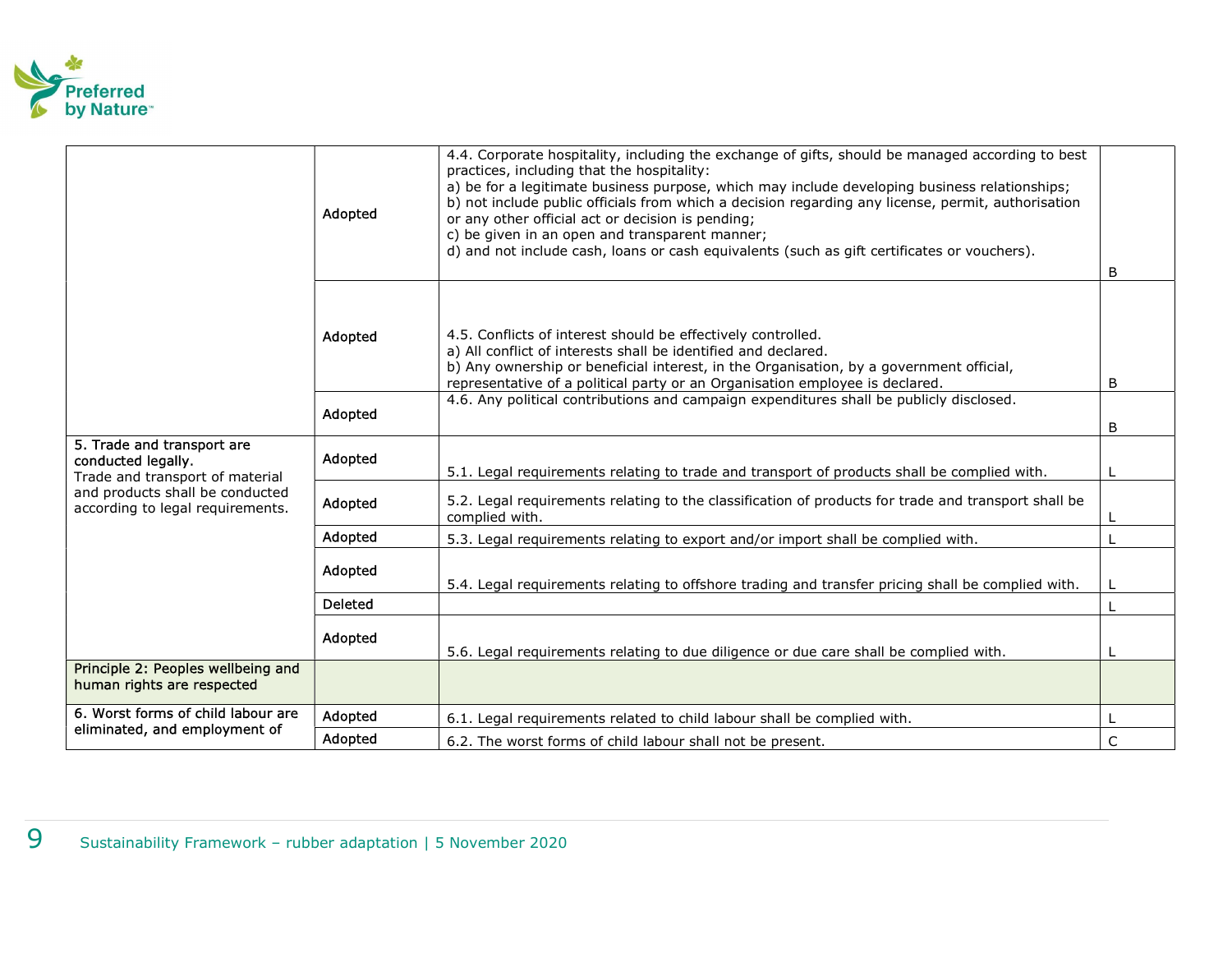

| minors is responsibly managed.<br>Legal requirements related to child<br>labour shall be followed and the<br>worst forms of child labour shall<br>be eliminated. Where minors are<br>employed their employment shall<br>follow best practices. | Adopted | 6.3. Children under the age of 15 (or under the age for completion of compulsory education,<br>whichever is higher) shall not be employed, except in the strict frame of the "Family Farm" work<br>or where covered by national legislation in accordance with Article 7 of the Minimum Age<br>Convention.<br>a) Where young workers are employed, the employment of young people contributes to their<br>personal education and does not expose them to undue physical risks that can harm physical,<br>mental or emotional development.<br>b) Young workers shall not work night shifts, during school hours, or engage in work with<br>hazardous conditions. |                |
|------------------------------------------------------------------------------------------------------------------------------------------------------------------------------------------------------------------------------------------------|---------|-----------------------------------------------------------------------------------------------------------------------------------------------------------------------------------------------------------------------------------------------------------------------------------------------------------------------------------------------------------------------------------------------------------------------------------------------------------------------------------------------------------------------------------------------------------------------------------------------------------------------------------------------------------------|----------------|
|                                                                                                                                                                                                                                                | Adopted | 6.4. Organisation should follow best practices in eliminating and preventing child labour<br>a) Organisation should develop and implement a child labour prevention and monitoring plan<br>after considering the results of consultations with community members and minors.                                                                                                                                                                                                                                                                                                                                                                                    | B              |
| 7. Modern slavery and forced<br>labour do not occur.<br>No form of forced labour or                                                                                                                                                            | Adopted | 7.1. Legal requirements related to modern slavery, including forced labour and prison labour,<br>shall be complied with.                                                                                                                                                                                                                                                                                                                                                                                                                                                                                                                                        |                |
| modern slavery occurs.                                                                                                                                                                                                                         | Adopted | 7.2. Activities shall be implemented to stop modern slavery and forced labour.                                                                                                                                                                                                                                                                                                                                                                                                                                                                                                                                                                                  | C              |
| 8. Workers' rights are respected.<br>Organisation takes social<br>responsibility and ensures that the                                                                                                                                          | Adopted | 8.1. Legal requirements related to Freedom of Association, Rights to Organise and Collective<br>Bargaining shall be complied with.                                                                                                                                                                                                                                                                                                                                                                                                                                                                                                                              |                |
| rights of workers are respected<br>and/or actively promoted. The<br>Organisation shall ensure respect                                                                                                                                          | Adopted | 8.2. Freedom of Association, the Right to Organise and the Right to Collective Bargaining shall<br>be respected.                                                                                                                                                                                                                                                                                                                                                                                                                                                                                                                                                | C              |
| for the International Labour<br>Organization (ILO) eight<br>fundamental Conventions.                                                                                                                                                           | Adopted | 8.3. Legal requirements related to working hours, overtime, rest time and time off, shall be<br>complied with.                                                                                                                                                                                                                                                                                                                                                                                                                                                                                                                                                  |                |
|                                                                                                                                                                                                                                                | Adopted | 8.4. Regular working hours of all workers shall not exceed 48 hours per week, with at least one<br>full day of rest for every six consecutive days worked. Workers receive one meal period break<br>for every six hours worked.                                                                                                                                                                                                                                                                                                                                                                                                                                 | $\overline{C}$ |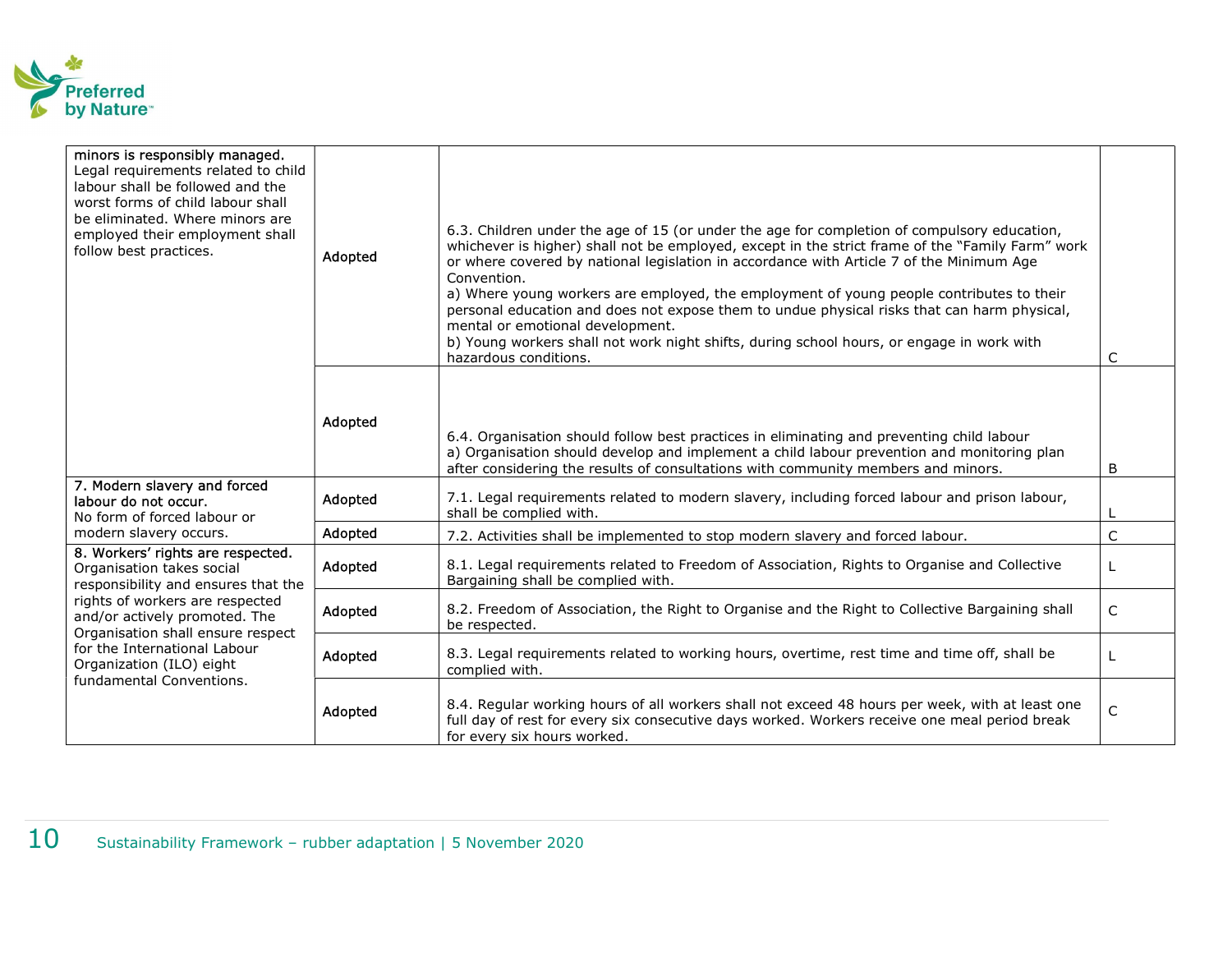

|                                                                                                          | Adopted | 8.5. Overtime shall be voluntary and shall not result in a work week exceeding 60 total hours,<br>except under circumstances of shorter duration where additional labour is required (e.g. peak<br>harvest seasons).                                                                                                                                                                                                                                                                        | $\mathsf C$  |
|----------------------------------------------------------------------------------------------------------|---------|---------------------------------------------------------------------------------------------------------------------------------------------------------------------------------------------------------------------------------------------------------------------------------------------------------------------------------------------------------------------------------------------------------------------------------------------------------------------------------------------|--------------|
|                                                                                                          | Adopted | 8.6. Workers shall be treated respectfully and are never subjected to sexual abuse or<br>harassment, or verbal, physical or psychological mistreatment.                                                                                                                                                                                                                                                                                                                                     | $\mathsf C$  |
|                                                                                                          | Adopted | 8.7. The privacy rights of employees shall fully respected, including, but not limited to,<br>whenever an employer gathers private information or implements employee-monitoring<br>practices.                                                                                                                                                                                                                                                                                              | $\mathsf C$  |
|                                                                                                          | Adopted | 8.8. Workers' rights should be actively promoted and supported, including through the following:<br>a) payment procedures guarantee the complete payment to workers of all wages due, including<br>for overtime work;<br>b) workers receive at least two weeks of paid vacation leave per year; and<br>c) pregnant women who are active workers receive fully paid maternity leave of at least 12<br>weeks before or after birth, with at least six of these weeks being taken after birth. | B            |
| 9. Discrimination is not occurring.<br>There shall be no discrimination<br>related to employment or      | Adopted | 9.1. Legal requirements related to discrimination in employment shall be complied with.                                                                                                                                                                                                                                                                                                                                                                                                     |              |
| occupation.                                                                                              | Adopted | 9.2. Discrimination in relation to employment and occupation shall not occur.                                                                                                                                                                                                                                                                                                                                                                                                               | $\mathsf C$  |
|                                                                                                          | Adopted | 9.3. Organisation should actively work to prevent discrimination.                                                                                                                                                                                                                                                                                                                                                                                                                           | B            |
| 10. Employment is responsible<br>and considers minimum and living<br>wage.                               | Adopted | 10.1. Legal requirements related to recruitment and employment shall be complied with.                                                                                                                                                                                                                                                                                                                                                                                                      |              |
| Recruitment and employment shall<br>be conducted according to legal<br>requirements or higher standards. | Adopted | 10.2. Recruitment shall take place in a way that avoids discrimination and ensures a fair and<br>transparent process.                                                                                                                                                                                                                                                                                                                                                                       | C            |
|                                                                                                          | Adopted | 10.3. A grievance mechanism is available for workers.                                                                                                                                                                                                                                                                                                                                                                                                                                       | $\mathsf{C}$ |
|                                                                                                          | Adopted | 10.4. Legal requirements related to wages and other payments shall be complied with.                                                                                                                                                                                                                                                                                                                                                                                                        | L            |
|                                                                                                          | Added   | 10.4.a There shall be no evidence of organization taking actions to avoid paying optimum legal<br>wage and benefits to workers.                                                                                                                                                                                                                                                                                                                                                             | C            |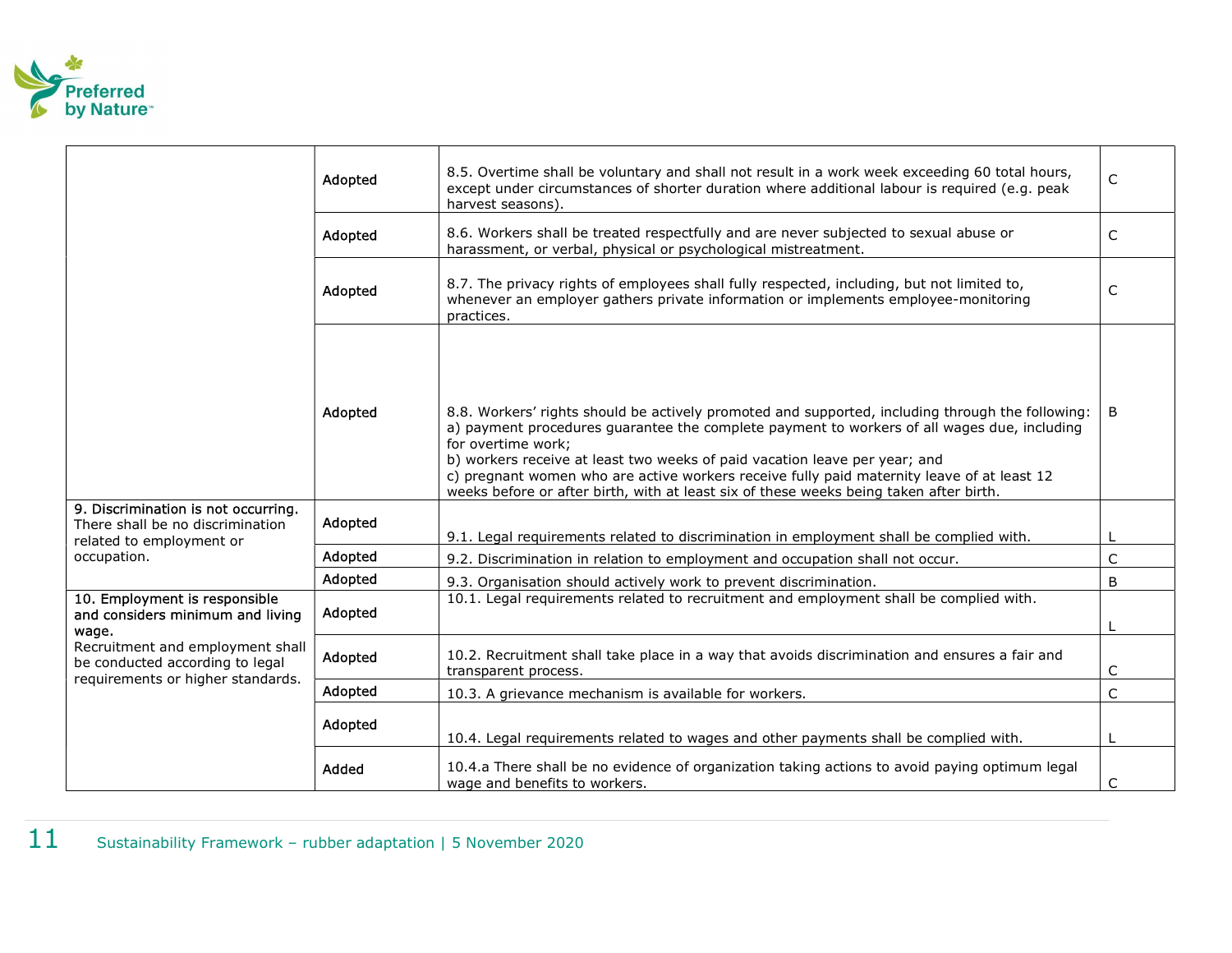

|                                                                                                       | Adopted | 10.5. Responsible remuneration is adopted.                                                                                                                                                                                                                                                                                                    | C            |
|-------------------------------------------------------------------------------------------------------|---------|-----------------------------------------------------------------------------------------------------------------------------------------------------------------------------------------------------------------------------------------------------------------------------------------------------------------------------------------------|--------------|
|                                                                                                       | Adopted | 10.6. A living wage approach to fair compensation should be implemented.                                                                                                                                                                                                                                                                      | B            |
| 11. Workplaces are safe and<br>healthy.<br>The workplace shall be safe and                            | Adopted | 11.1. Legal requirements related to workplace health and safety shall be complied with.                                                                                                                                                                                                                                                       |              |
| healthy, and the employer shall<br>ensure that workers have access<br>to and use appropriate Personal | Added   | 11.1.a Health and safety aspect for establishment or re-establishment of plantation shall be<br>planned prior to operation.                                                                                                                                                                                                                   | C            |
| Protective Equipment,<br>commensurate with the activities<br>undertaken.                              | Added   | 11.1.b Material Safety Data Sheet for used product or similar component shall be considered in<br>planning health and safety aspect                                                                                                                                                                                                           | B            |
|                                                                                                       | Adopted | 11.2. Production equipment and utilities shall be equipped with machine guards and emergency<br>stops and undergo routine preventive maintenance.                                                                                                                                                                                             | C            |
|                                                                                                       | Adopted | 11.3. The workplace shall be hygienic with adequate lighting, ambient temperature, ventilation,<br>sanitation, potable drinking water, sanitary facilities, and food storage.                                                                                                                                                                 | $\mathsf C$  |
|                                                                                                       | Adopted | 11.4. Workers shall receive appropriate and recorded safety and health training prior to starting<br>work and on a regular basis thereafter. Such training includes the awareness of the risks and<br>working procedures related to the task, adequate usage of work-related tools, machines,<br>stations, and Personal Protective Equipment. | C            |
|                                                                                                       | Adopted | 11.5. Personal Protective Equipment and tools, shall be available to and used by workers, be in<br>good condition, and appropriate for the purpose.                                                                                                                                                                                           | $\mathsf{C}$ |
|                                                                                                       | Adopted | 11.6. Workers handling chemicals shall have access to appropriate facilities for cleaning and<br>washing.                                                                                                                                                                                                                                     | C            |
|                                                                                                       | Adopted | 11.7. Workers shall have access to first-aid equipment, as well as medical services in case of<br>emergencies.                                                                                                                                                                                                                                | C            |
|                                                                                                       | Adopted | 11.8. Organisation should actively promote a healthy and safe work environment.                                                                                                                                                                                                                                                               | B            |
| 12. Employer-provided housing                                                                         | Adopted | 12.1. Legal requirements related to housing of workers shall be complied with.                                                                                                                                                                                                                                                                |              |
| shall be safe and hygienic.<br>Where housing is provided it shall<br>be provided according to legal   | Adopted | 12.2. Organisation should provide housing to workers if no affordable or safe accommodation is<br>otherwise available.                                                                                                                                                                                                                        | $\mathsf C$  |
| minimum requirements or higher.                                                                       | Adopted | 12.3. If workers' pay for housing, the cost of housing shall be commensurate with the pay and<br>comparable to similar housing in the area/industry.                                                                                                                                                                                          | C            |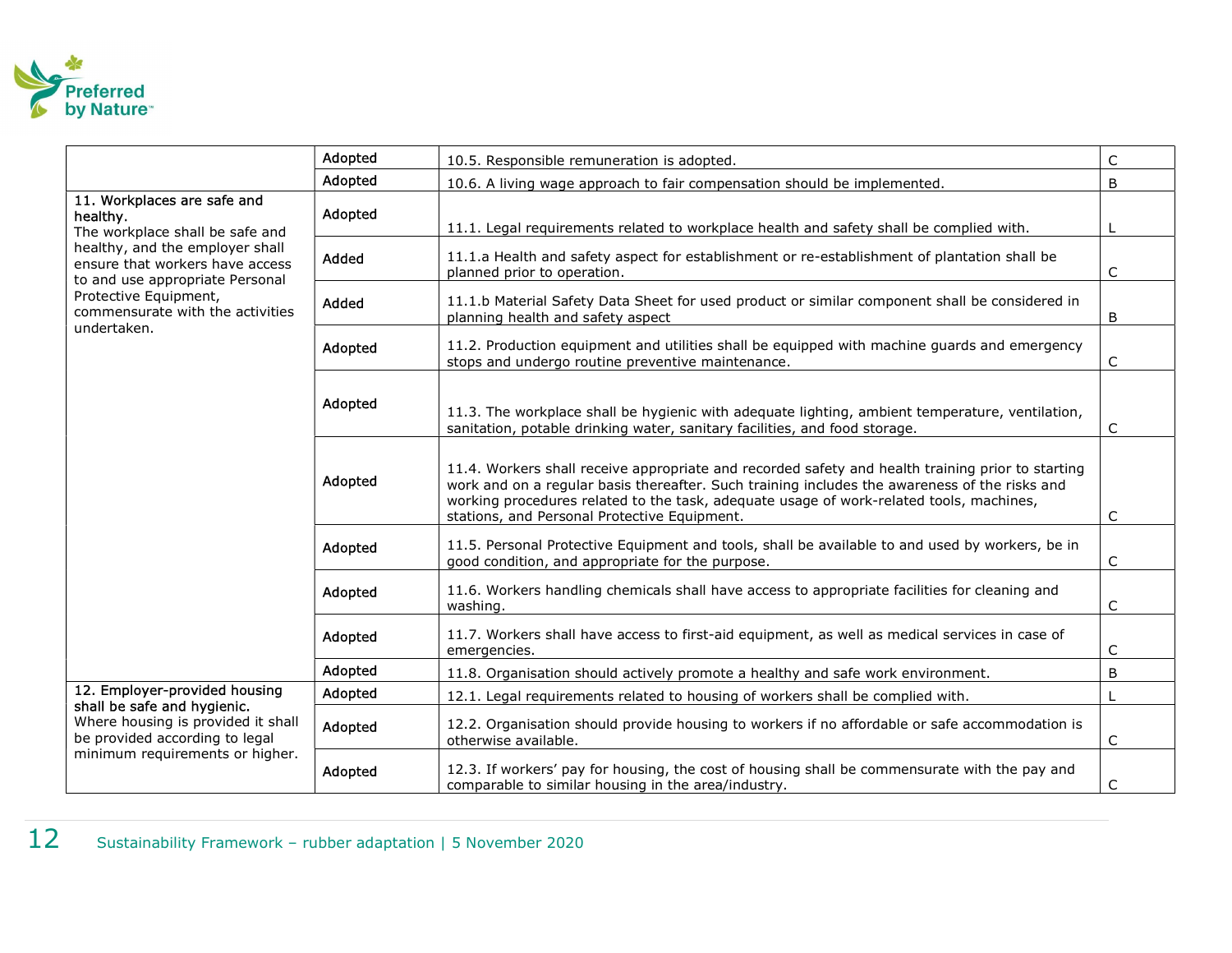

|                                                                                                                  |                                                                                                                                                                            | Adopted                                                                                                                                                                                                                                                                                                                                                                                                                                                 | 12.4. Employer-provided housing shall be safe and healthy.                                                                                                                                    | $\mathsf C$ |
|------------------------------------------------------------------------------------------------------------------|----------------------------------------------------------------------------------------------------------------------------------------------------------------------------|---------------------------------------------------------------------------------------------------------------------------------------------------------------------------------------------------------------------------------------------------------------------------------------------------------------------------------------------------------------------------------------------------------------------------------------------------------|-----------------------------------------------------------------------------------------------------------------------------------------------------------------------------------------------|-------------|
|                                                                                                                  |                                                                                                                                                                            | Adopted                                                                                                                                                                                                                                                                                                                                                                                                                                                 | 12.5. Procedures for emergency management, ensuring emergency exits, first-aid supplies, fire<br>detection and suppression equipment, training and drills, shall be in place and implemented. | C           |
|                                                                                                                  |                                                                                                                                                                            | Adopted                                                                                                                                                                                                                                                                                                                                                                                                                                                 | 12.6. Organisation shall provide workers' families with access to medical services.                                                                                                           | C           |
|                                                                                                                  | 13. Gender equality is maintained<br>and protected.<br>Gender equality shall be protected                                                                                  | Adopted                                                                                                                                                                                                                                                                                                                                                                                                                                                 | 13.1. Legal requirements related to gender-based discrimination shall be complied with.34                                                                                                     |             |
|                                                                                                                  | and promoted according to legal<br>requirements or higher standards.                                                                                                       | Adopted                                                                                                                                                                                                                                                                                                                                                                                                                                                 | 13.2. Irrespective of gender, there shall be equal remuneration for work of equal value.35                                                                                                    | $\mathsf C$ |
|                                                                                                                  |                                                                                                                                                                            | Adopted                                                                                                                                                                                                                                                                                                                                                                                                                                                 | 13.3. Opportunities should be explored to include women in work that promotes worker diversity<br>and equal opportunity in the community.                                                     | B           |
|                                                                                                                  | 14. Fair Pricing is implemented<br>supply chains.<br>Where Organisations are<br>purchasing commodities or<br>materials, they shall implement a<br>policy for fair pricing. | Adopted                                                                                                                                                                                                                                                                                                                                                                                                                                                 | 14.1. Organisations shall pay at least a price to the producer that enable producers to meet<br>requirements of this Framework, including paying workers at least the minimum "living wage".  | C           |
|                                                                                                                  | 15. The rights of Indigenous<br>Peoples are respected.<br>The rights of Indigenous Peoples                                                                                 | Adapted                                                                                                                                                                                                                                                                                                                                                                                                                                                 | 15.1. Indigenous People affected by land-use or other operations shall be identified.                                                                                                         |             |
|                                                                                                                  | shall be respected according to the                                                                                                                                        | Adapted                                                                                                                                                                                                                                                                                                                                                                                                                                                 | 15.2. Indigenous Peoples' rights shall be respected.                                                                                                                                          |             |
| UN Declaration on the Rights of<br>Indigenous Peoples and the ILO<br>Indigenous and Tribal Peoples<br>Convention | Adopted                                                                                                                                                                    | 15.3. The company shall define and identify Indigenous Peoples and their rights in accordance<br>with ILO Convention 169 and the United Nations Declaration on the Rights of Indigenous Peoples<br>even if the national regulations of the host state fails to fully recognize these rights, fails to<br>recognize certain indigenous groups as collective rights-holders or uses terminology or<br>classifications which excludes the term indigenous. | C                                                                                                                                                                                             |             |
|                                                                                                                  |                                                                                                                                                                            | Adopted                                                                                                                                                                                                                                                                                                                                                                                                                                                 | 15.4. There are no unresolved claims by Indigenous Peoples of collective land titling.                                                                                                        | C           |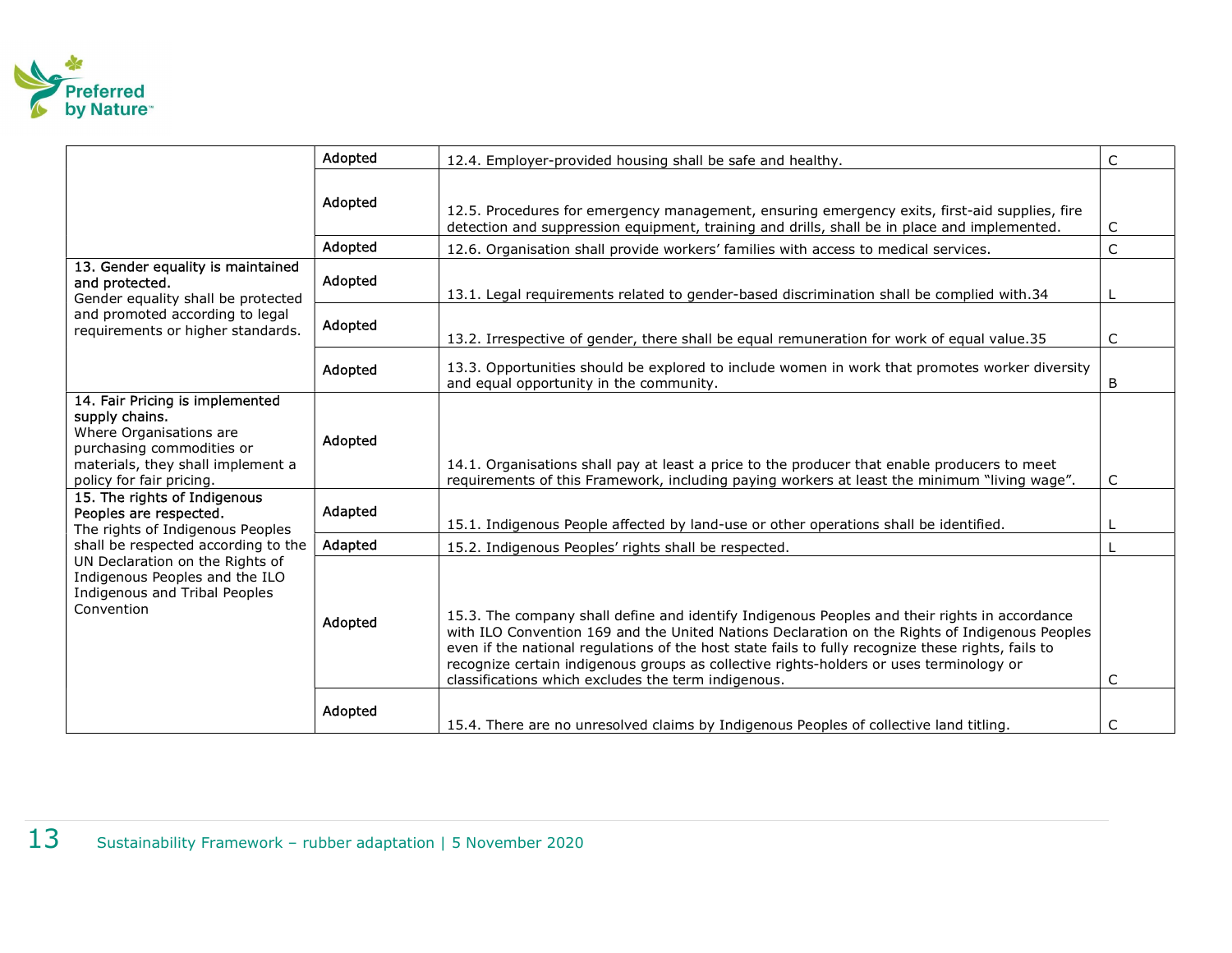

|                                                                                                                                                                                                                                                                                                                                       | Adopted                                                                                                    | 15.5. A human rights due diligence process shall be carried out in accordance with principles 17-<br>21 of the UN Guiding Principles on Business and Human Rights, to identify actual or potential<br>adverse impacts on Indigenous Peoples, at the earliest possible stage and prior to any activity<br>which may affect indigenous peoples.                       | C                                                                                                                                                                                                                                                                               |              |  |
|---------------------------------------------------------------------------------------------------------------------------------------------------------------------------------------------------------------------------------------------------------------------------------------------------------------------------------------|------------------------------------------------------------------------------------------------------------|---------------------------------------------------------------------------------------------------------------------------------------------------------------------------------------------------------------------------------------------------------------------------------------------------------------------------------------------------------------------|---------------------------------------------------------------------------------------------------------------------------------------------------------------------------------------------------------------------------------------------------------------------------------|--------------|--|
| respected.                                                                                                                                                                                                                                                                                                                            | 16. Community rights are<br>The rights of local communities                                                | Adapted                                                                                                                                                                                                                                                                                                                                                             | 16.1. Organization shall implement social impact assessment and identify Local communities<br>affected by the operations.                                                                                                                                                       | C            |  |
|                                                                                                                                                                                                                                                                                                                                       | shall be respected and promoted.                                                                           | Added                                                                                                                                                                                                                                                                                                                                                               | 16.1 Continuous communication with affected communities shall be done.                                                                                                                                                                                                          | C            |  |
|                                                                                                                                                                                                                                                                                                                                       | Where the organisation has<br>caused or contributed to adverse<br>impacts to Indigenous Peoples',          | Adopted                                                                                                                                                                                                                                                                                                                                                             | 16.2. Legally recognised customary and community rights shall be identified and respected.                                                                                                                                                                                      |              |  |
|                                                                                                                                                                                                                                                                                                                                       | communities' or workers' rights,<br>the organisation shall provide for<br>remediation through an adequate, | Adapted                                                                                                                                                                                                                                                                                                                                                             | 16.3. Organisation shall identify using appropriate process including consultation with expert and<br>stakeholders the rights of local communities and respect it.                                                                                                              | C            |  |
|                                                                                                                                                                                                                                                                                                                                       | legitimate, and culturally<br>appropriate mechanism                                                        | Adopted                                                                                                                                                                                                                                                                                                                                                             | 16.4. Organisation shall provide reasonable opportunities for employment, training and other<br>services to local communities.                                                                                                                                                  | C            |  |
|                                                                                                                                                                                                                                                                                                                                       |                                                                                                            | Adopted                                                                                                                                                                                                                                                                                                                                                             | 16.5. Organisation shall identify and protect sites and resources within the area of operation,<br>fundamental for satisfying the basic needs of local communities.                                                                                                             | $\mathsf{C}$ |  |
|                                                                                                                                                                                                                                                                                                                                       |                                                                                                            | Adopted                                                                                                                                                                                                                                                                                                                                                             | 16.6. Organisation shall identify and protect sites, resources, habitats and of cultural,<br>archaeological, or historical significance, and/or of critical cultural, ecological, economic or<br>religious/sacred importance for the traditional cultures of local communities. | C            |  |
| 17. Remediation measures are<br>implemented as appropriate.<br>Where the organisation has<br>caused or contributed to adverse<br>impacts to Indigenous Peoples',<br>communities' or workers' rights,<br>the organisation shall provide for<br>remediation through an adequate,<br>legitimate, and culturally<br>appropriate mechanism | Adopted                                                                                                    | 17.1. Where the organisation has caused or contributed to adverse impacts to Indigenous<br>Peoples', communities' or workers' rights, the organisation shall provide for remediation through<br>an adequate, legitimate and culturally appropriate remedial mechanism which shall be defined in<br>agreement with the affected parties' legitimate representatives. | C                                                                                                                                                                                                                                                                               |              |  |
|                                                                                                                                                                                                                                                                                                                                       | Adapted                                                                                                    | 17.2. The organisation shall establish an effective grievance mechanism that adheres to the<br>Effectiveness Criteria of the UN Guiding Principles on Business and Human Rights and make it<br>publicly available.                                                                                                                                                  | C                                                                                                                                                                                                                                                                               |              |  |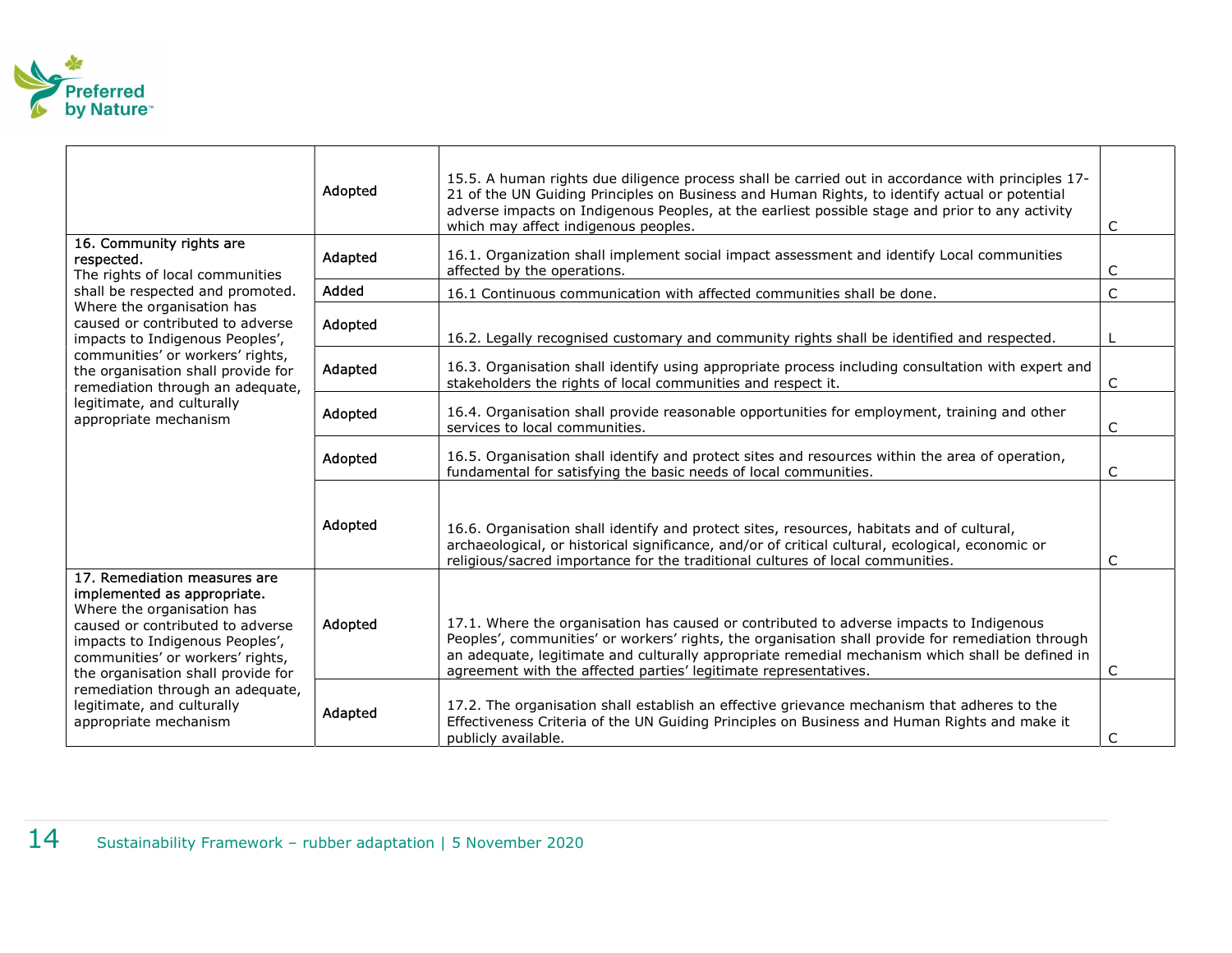

|                                                                                                                                                              | Adopted | 17.3. The Organisation shall develop a plan for remediation that includes clear geographic and<br>timebound targets for implementation. Remediation plans shall be:<br>a) developed in consultation with stakeholders;<br>b) developed and implemented in collaboration with relevant experts;<br>c) and made available to the public                                                                             | C |
|--------------------------------------------------------------------------------------------------------------------------------------------------------------|---------|-------------------------------------------------------------------------------------------------------------------------------------------------------------------------------------------------------------------------------------------------------------------------------------------------------------------------------------------------------------------------------------------------------------------|---|
|                                                                                                                                                              | Adopted | 17.4 Outcomes of the mutually agreed remediation process shall as a minimum:<br>a) Ensure a prompt cessation of violating actions and provide a credible guarantee that they are<br>not repeated.<br>b) If possible, provide full restitution and where full restitution is not possible provide just, fair<br>and prompt compensation.<br>c) Benefit entire communities or groups rather than individual people. | C |
|                                                                                                                                                              | Adopted | 17.5. The Organisation shall not divest its interests in land to avoid remediation or until<br>outstanding grievances are fully resolved, or obligations have been legally transferred to another<br>party (e.g., the new owner).                                                                                                                                                                                 | C |
|                                                                                                                                                              | Adopted | 17.6. If the Organisation has or is acquiring interests in commodity-producing properties, it shall<br>remediate past harms, unless this responsibility is legally held by another party.                                                                                                                                                                                                                         | C |
| Principle 3: Nature and the<br>environment are protected                                                                                                     |         |                                                                                                                                                                                                                                                                                                                                                                                                                   |   |
| 18. Natural ecosystems are<br>protected from degradation and<br>conversion.                                                                                  | Adopted | 18.1. Legal requirements relating to the conversion of natural forests or other natural<br>ecosystems shall be complied with.                                                                                                                                                                                                                                                                                     |   |
| The activities of the Organisation<br>shall not contribute to<br>deforestation and conversion of                                                             | Adopted | 18.2. Legal requirements related to environmental impact assessments shall be complied with.                                                                                                                                                                                                                                                                                                                      |   |
| natural ecosystems to other land<br>uses. Land-use planning, and<br>management shall take place in a<br>way that protects or restores<br>natural ecosystems. | Added   | 18.2.a Enviromental impact assessment shall<br>a) be done in consultation with ackonledge experts<br>b) be covering all operation in all stages<br>c) be regularly updated to reflect current situation                                                                                                                                                                                                           | C |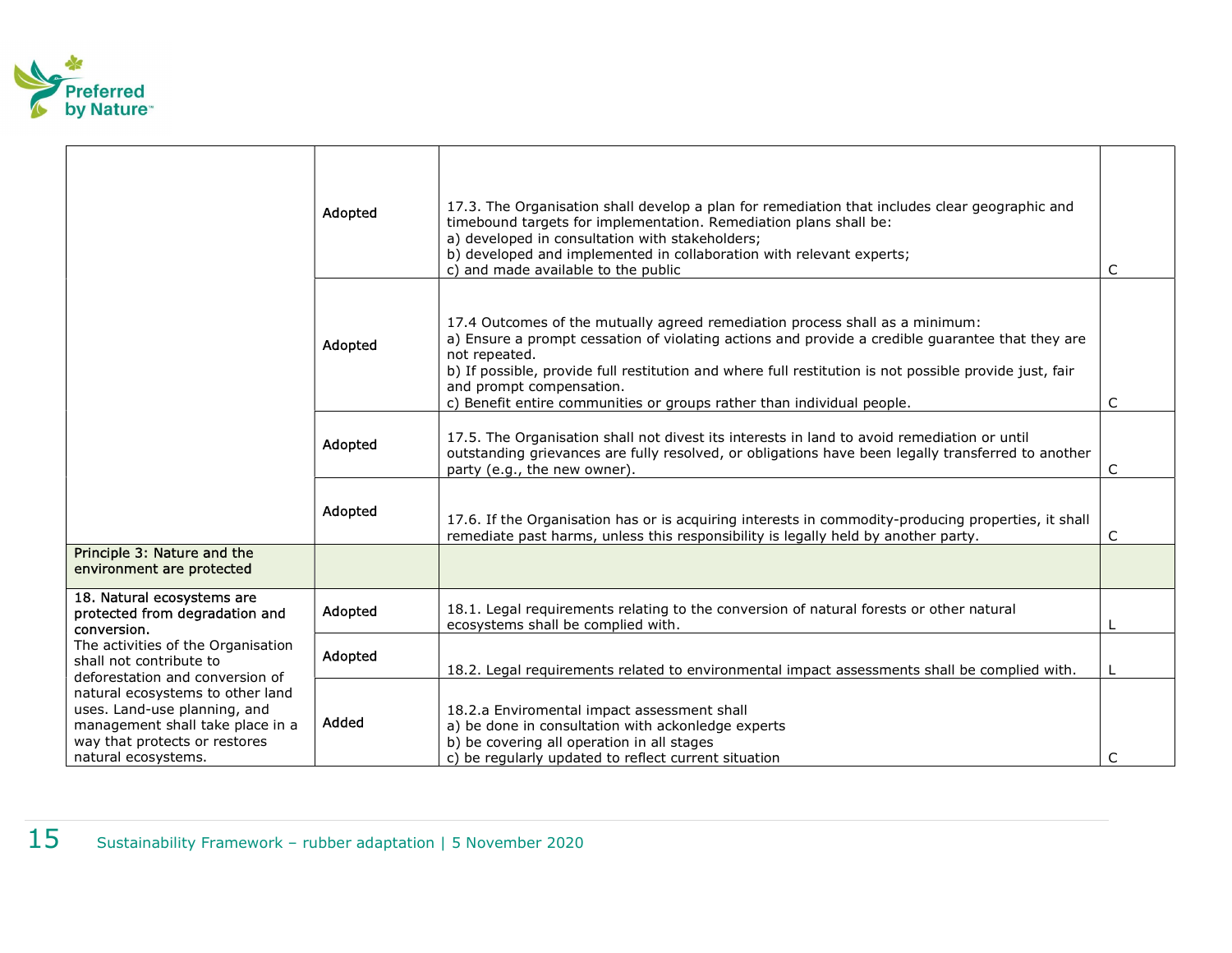

|                                                                             | Adopted | 18.3. Legal requirements for the use of fire as a and preparation and management tool shall be<br>complied with.                                                                                                                                                                                                                                                                                                                                                                                                                                                                                                                                                                                                                                                                                                                                                                                                                                        |   |
|-----------------------------------------------------------------------------|---------|---------------------------------------------------------------------------------------------------------------------------------------------------------------------------------------------------------------------------------------------------------------------------------------------------------------------------------------------------------------------------------------------------------------------------------------------------------------------------------------------------------------------------------------------------------------------------------------------------------------------------------------------------------------------------------------------------------------------------------------------------------------------------------------------------------------------------------------------------------------------------------------------------------------------------------------------------------|---|
|                                                                             | Adopted | 18.4. Deforestation of natural forests or conversion of other natural ecosystems is not taking<br>place.<br>a) For perennial crops, the plants shall not have replaced natural vegetation within the last 10<br>years and must be at least at the second rotation.<br>b) For annual crops, the farms shall not have replaced natural forest or ecosystems within the<br>last 10 years.<br>c) There shall be no conversion of peat soils for agricultural or plantation purposes.<br>d) Procedures to avoid fires in the context of deforestation and conversion shall be developed<br>and implemented.<br>e) Activities to stop or protect against the conversion of non-forest natural ecosystems to<br>agriculture, plantation forestry, intensive livestock production, or other land uses shall be<br>implemented. This includes taking appropriate measures to support the long-term protection of<br>natural ecosystems in the area of influence. | C |
| 19. High Conservation Values<br>(HCVs) are identified and<br>protected.     | Adopted | 19.1. Legal requirements relating to biodiversity protection, protected sites, and protection of<br>endangered/protected species shall be complied with.                                                                                                                                                                                                                                                                                                                                                                                                                                                                                                                                                                                                                                                                                                                                                                                                |   |
| High Conservation Values shall be<br>identified, protected and<br>enhanced. | Adopted | 19.2. Animals that are endangered or protected shall not be hunted, killed or held captive.                                                                                                                                                                                                                                                                                                                                                                                                                                                                                                                                                                                                                                                                                                                                                                                                                                                             | C |
|                                                                             | Adopted | 19.3. The Organisation shall conduct an assessment to identify the presence of HCVs.                                                                                                                                                                                                                                                                                                                                                                                                                                                                                                                                                                                                                                                                                                                                                                                                                                                                    | C |
|                                                                             | Adopted | 19.4. The Organisation shall develop and implement strategies to protect the identified HCVs.                                                                                                                                                                                                                                                                                                                                                                                                                                                                                                                                                                                                                                                                                                                                                                                                                                                           | C |
|                                                                             | Adopted | 19.5. The Organisation should develop and implement strategies to enhance the identified HCVs.   B                                                                                                                                                                                                                                                                                                                                                                                                                                                                                                                                                                                                                                                                                                                                                                                                                                                      |   |
|                                                                             | Adapted | 19.6. Identification, protection, and enhancement activities relevant to HCVs shall be carried out<br>in consultation with relevant and/or affected local and national stakeholders and experts.                                                                                                                                                                                                                                                                                                                                                                                                                                                                                                                                                                                                                                                                                                                                                        | C |
|                                                                             | Adopted | 19.7. Organisation shall regularly monitor any changes in the status of High Conservation Values<br>and adapt management to secure continued protection. The monitoring shall be proportionate to<br>the scale, intensity and risk of activities.                                                                                                                                                                                                                                                                                                                                                                                                                                                                                                                                                                                                                                                                                                       | C |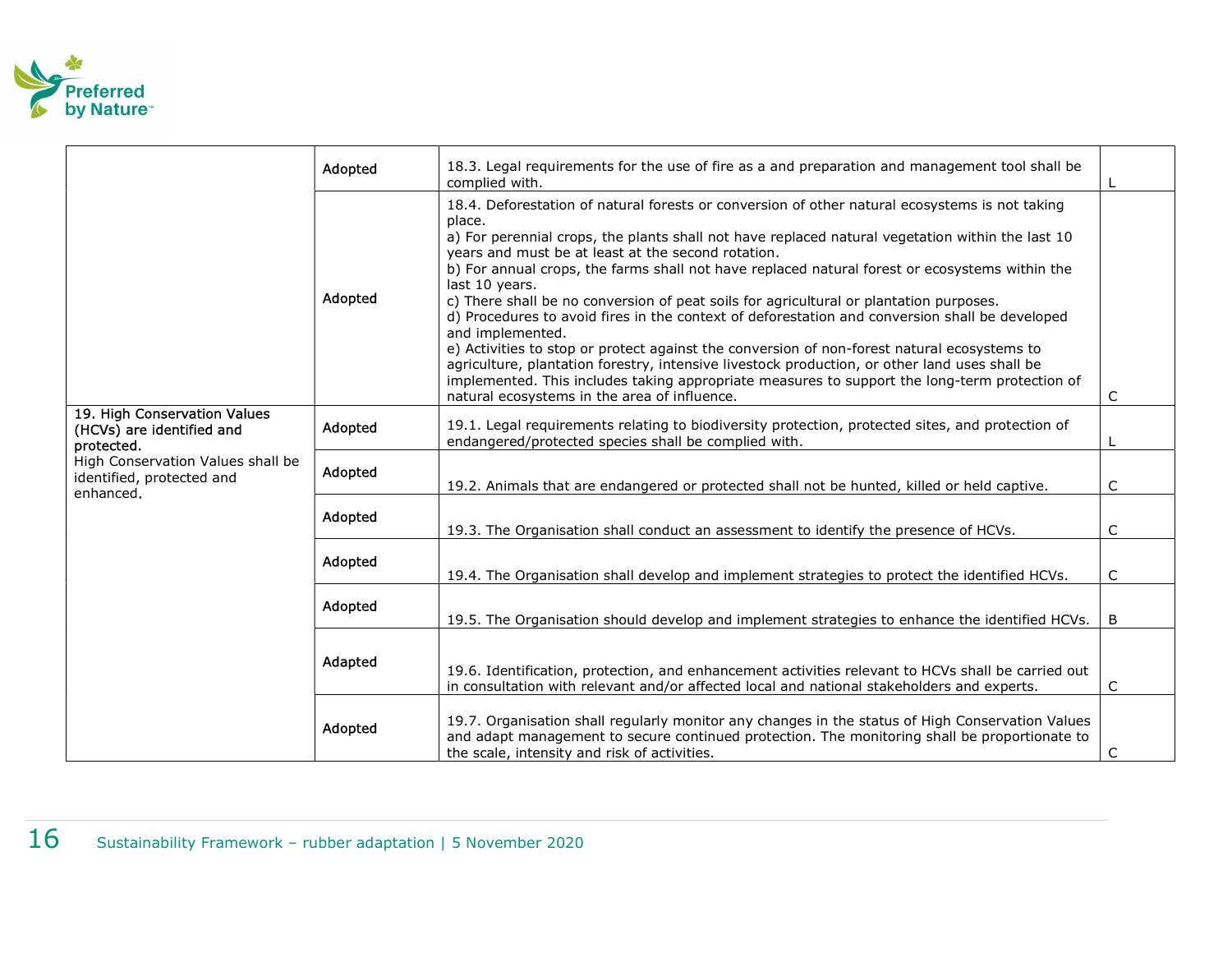

| 20. Chemicals are used cautiously<br>Adopted<br>with minimal negative impacts.<br>20.1. Legal requirements relating to chemical use and storage shall be complied with.<br>The use of chemicals shall be<br>avoided where possible and -<br>Adopted<br>where used as agents to control<br>complied with.<br>weeds and pests or for fertilisation<br>-shall be applied in ways that<br>20.3. Organisation shall meet the requirements of the WHO International Code of Conduct on<br>Adopted<br>protect human health, as well as<br>Pesticide Management - Guidelines on Highly Hazardous Chemicals43<br>ensuring minimal impacts on the<br>Adopted<br>20.4. Chemical drift, run-off or spills shall be effectively controlled.<br>environment. |                                                                                           |                                                                                                                                                                                                                                                                                               |                                                                                                                                                                                                                                                               |   |
|------------------------------------------------------------------------------------------------------------------------------------------------------------------------------------------------------------------------------------------------------------------------------------------------------------------------------------------------------------------------------------------------------------------------------------------------------------------------------------------------------------------------------------------------------------------------------------------------------------------------------------------------------------------------------------------------------------------------------------------------|-------------------------------------------------------------------------------------------|-----------------------------------------------------------------------------------------------------------------------------------------------------------------------------------------------------------------------------------------------------------------------------------------------|---------------------------------------------------------------------------------------------------------------------------------------------------------------------------------------------------------------------------------------------------------------|---|
|                                                                                                                                                                                                                                                                                                                                                                                                                                                                                                                                                                                                                                                                                                                                                |                                                                                           | 20.2. Legal requirements relating to the use and storage of petroleum-based products shall be                                                                                                                                                                                                 |                                                                                                                                                                                                                                                               |   |
|                                                                                                                                                                                                                                                                                                                                                                                                                                                                                                                                                                                                                                                                                                                                                |                                                                                           |                                                                                                                                                                                                                                                                                               | C                                                                                                                                                                                                                                                             |   |
|                                                                                                                                                                                                                                                                                                                                                                                                                                                                                                                                                                                                                                                                                                                                                | $\mathsf C$                                                                               |                                                                                                                                                                                                                                                                                               |                                                                                                                                                                                                                                                               |   |
|                                                                                                                                                                                                                                                                                                                                                                                                                                                                                                                                                                                                                                                                                                                                                |                                                                                           | Added                                                                                                                                                                                                                                                                                         | 20.4.a The organization shall use proper technique and tool to avoid any spillage during<br>collection, transport and processing.                                                                                                                             | C |
| Added<br>equipment.<br>and streams.<br>Added                                                                                                                                                                                                                                                                                                                                                                                                                                                                                                                                                                                                                                                                                                   |                                                                                           | 20.4.b Collection centers, mixing and processing facility in the field shall be predesigned,<br>constructed with impermeable flooring to avoid spillage and equip with necessary safety<br>20.4.c Collection centers, mixing and processing facilities shall be located far from water bodies | C                                                                                                                                                                                                                                                             |   |
|                                                                                                                                                                                                                                                                                                                                                                                                                                                                                                                                                                                                                                                                                                                                                | 20.4.d Organization shall assess environmental impacts resulted from the use fertilizers. | C                                                                                                                                                                                                                                                                                             |                                                                                                                                                                                                                                                               |   |
|                                                                                                                                                                                                                                                                                                                                                                                                                                                                                                                                                                                                                                                                                                                                                |                                                                                           | Added                                                                                                                                                                                                                                                                                         | 20.4.e Measures shall be implemented (including application method and season) to minimize<br>negative impact of fertilizer.                                                                                                                                  | B |
|                                                                                                                                                                                                                                                                                                                                                                                                                                                                                                                                                                                                                                                                                                                                                |                                                                                           | Adopted                                                                                                                                                                                                                                                                                       | 20.5. Organisation shall apply chemicals with known risks for pollinators only if:<br>a) Less toxic pesticides are not available;<br>b) Exposure to natural ecosystems is minimised; and<br>c) Contact of pollinators with these substances can be minimised. | C |
|                                                                                                                                                                                                                                                                                                                                                                                                                                                                                                                                                                                                                                                                                                                                                |                                                                                           | Adopted                                                                                                                                                                                                                                                                                       | 20.6. Organisation should promote organic or low chemical use production and actively seek to<br>replace chemicals with alternative components/ingredients.                                                                                                   | B |
|                                                                                                                                                                                                                                                                                                                                                                                                                                                                                                                                                                                                                                                                                                                                                | 21. Waste is reduced and<br>managed appropriately.<br>Waste from production or            | Adopted                                                                                                                                                                                                                                                                                       | 21.1. Legal requirements relating to waste and residue management shall be complied with.                                                                                                                                                                     |   |
|                                                                                                                                                                                                                                                                                                                                                                                                                                                                                                                                                                                                                                                                                                                                                | activities related to production<br>shall be managed and minimised.                       | Adopted                                                                                                                                                                                                                                                                                       | 21.2. Wastewater from processing operations is not discharged into aquatic ecosystems unless it<br>has undergone treatment.                                                                                                                                   | C |
|                                                                                                                                                                                                                                                                                                                                                                                                                                                                                                                                                                                                                                                                                                                                                |                                                                                           |                                                                                                                                                                                                                                                                                               |                                                                                                                                                                                                                                                               |   |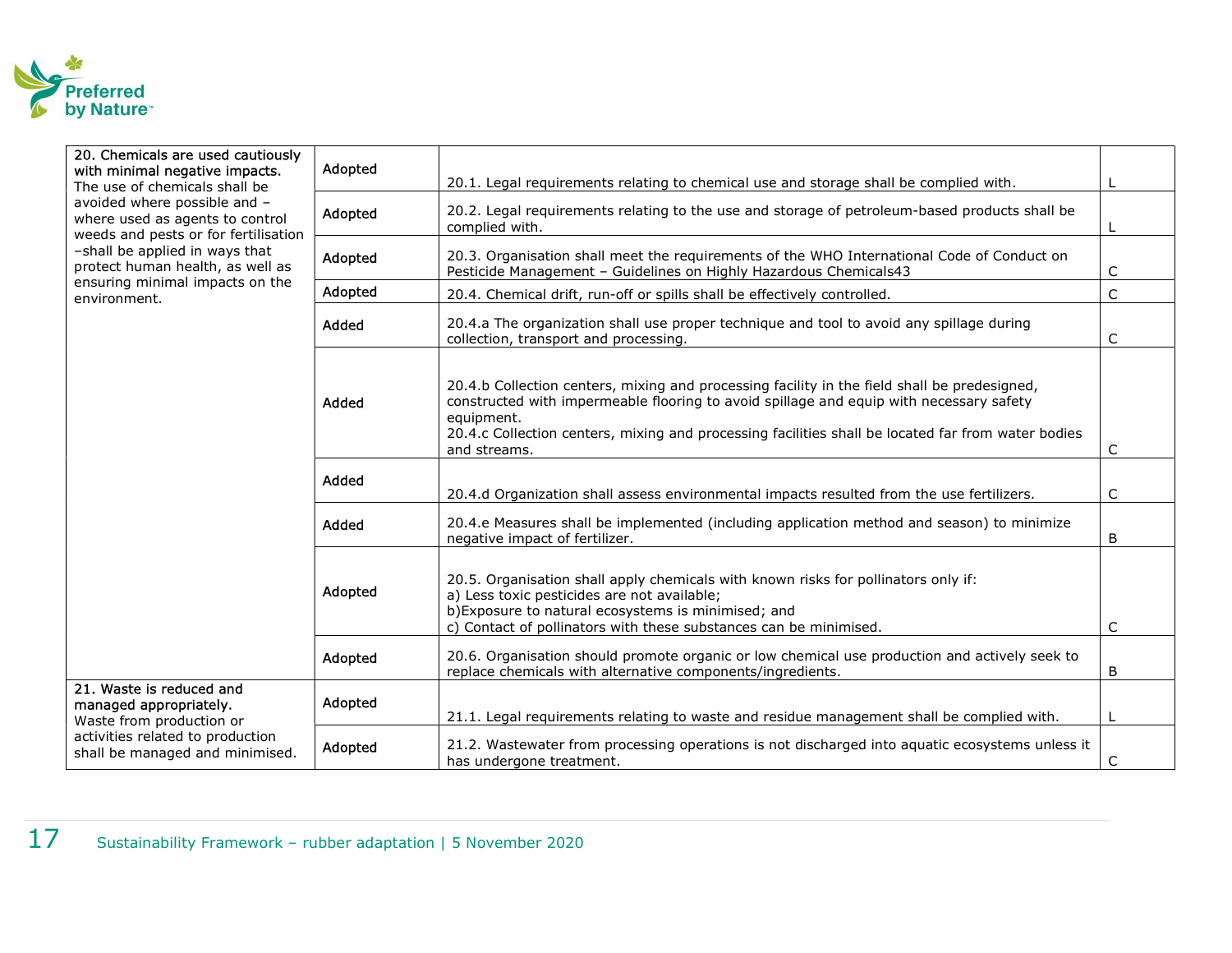

|                                                                                                                                                                                                                                                                                        |                                                                                                                 | Added                                                                                                                                                                                                                                                                                          | 21.2a Wastewater and spillage from collection centers, mixing facilities in the field shall not be<br>discharged into aquatic ecosystems unless it has undergone treatment.                                                 | $\mathsf C$ |  |
|----------------------------------------------------------------------------------------------------------------------------------------------------------------------------------------------------------------------------------------------------------------------------------------|-----------------------------------------------------------------------------------------------------------------|------------------------------------------------------------------------------------------------------------------------------------------------------------------------------------------------------------------------------------------------------------------------------------------------|-----------------------------------------------------------------------------------------------------------------------------------------------------------------------------------------------------------------------------|-------------|--|
|                                                                                                                                                                                                                                                                                        |                                                                                                                 | Added                                                                                                                                                                                                                                                                                          | 21.2b. In the event of wastewater treatment in the field is not feasible, organization shall<br>implement collective waste-water treatment.                                                                                 | $\mathsf C$ |  |
|                                                                                                                                                                                                                                                                                        |                                                                                                                 | Added                                                                                                                                                                                                                                                                                          | 21.3. Untreated sewage shall not be discharged into aquatic ecosystems.                                                                                                                                                     | $\mathsf C$ |  |
|                                                                                                                                                                                                                                                                                        | Adopted                                                                                                         | 21.4. Waste storage, treatment and disposal practices shall not pose health or safety risks to<br>farmers, workers, other people, or natural ecosystems.                                                                                                                                       | $\mathsf{C}$                                                                                                                                                                                                                |             |  |
|                                                                                                                                                                                                                                                                                        |                                                                                                                 | Adopted                                                                                                                                                                                                                                                                                        | 21.5. Waste shall not be burned, except in incinerators technically designed for the specific<br>waste type.                                                                                                                | $\mathsf C$ |  |
|                                                                                                                                                                                                                                                                                        |                                                                                                                 | Adopted                                                                                                                                                                                                                                                                                        | 21.6. A waste management plan which includes reduction, recycling, reusing, and disposal based<br>on toxicity and hazardous characteristics, should be developed and implemented.                                           | B           |  |
| 22. Water resources are protected<br>and used efficiently.<br>Where water is used as part of the<br>production system, the<br>Organisation shall ensure that<br>legal requirements are met - as<br>well as ensure that any water use<br>and impacts on water resources<br>are managed. |                                                                                                                 | Adopted                                                                                                                                                                                                                                                                                        | 22.1. Legal requirements for use of water (surface or ground water) shall be complied with.                                                                                                                                 |             |  |
|                                                                                                                                                                                                                                                                                        |                                                                                                                 | Adopted                                                                                                                                                                                                                                                                                        | 22.2. Organisation shall optimise use of water and reduce potential negative impacts on<br>production and the surrounding environment.                                                                                      | C           |  |
|                                                                                                                                                                                                                                                                                        | Adopted                                                                                                         | 22.3. Organisation should have in place a water management plan that includes the following:<br>a) Measurement and monitoring of water resources<br>b) Set target for water management<br>c) Define actions to achieve targets<br>d) Set timelines to reach targets<br>e) Resource allocation. | B                                                                                                                                                                                                                           |             |  |
|                                                                                                                                                                                                                                                                                        |                                                                                                                 | Adopted                                                                                                                                                                                                                                                                                        | 22.4. The Organisation should use best available techniques or new innovative ideas to optimise<br>water use.                                                                                                               | B           |  |
|                                                                                                                                                                                                                                                                                        |                                                                                                                 | Adopted                                                                                                                                                                                                                                                                                        | 22.5. The Organisation should promote water efficiency and avoid water pollution.                                                                                                                                           | B           |  |
|                                                                                                                                                                                                                                                                                        | 23. Soil is conserved and managed                                                                               | Adopted                                                                                                                                                                                                                                                                                        | 23.1. Legal requirements related to soil management are complied with.                                                                                                                                                      |             |  |
|                                                                                                                                                                                                                                                                                        | appropriately.<br>Organisation shall ensure that any<br>negative impacts on soils are<br>managed and minimised. | Adopted                                                                                                                                                                                                                                                                                        | 23.2. Organisation shall reduce water and wind erosion through practices such as ground covers,<br>mulches, re-vegetation of steep areas, terracing, filter strips, or minimisation of herbicide use to<br>protect soils.45 | C           |  |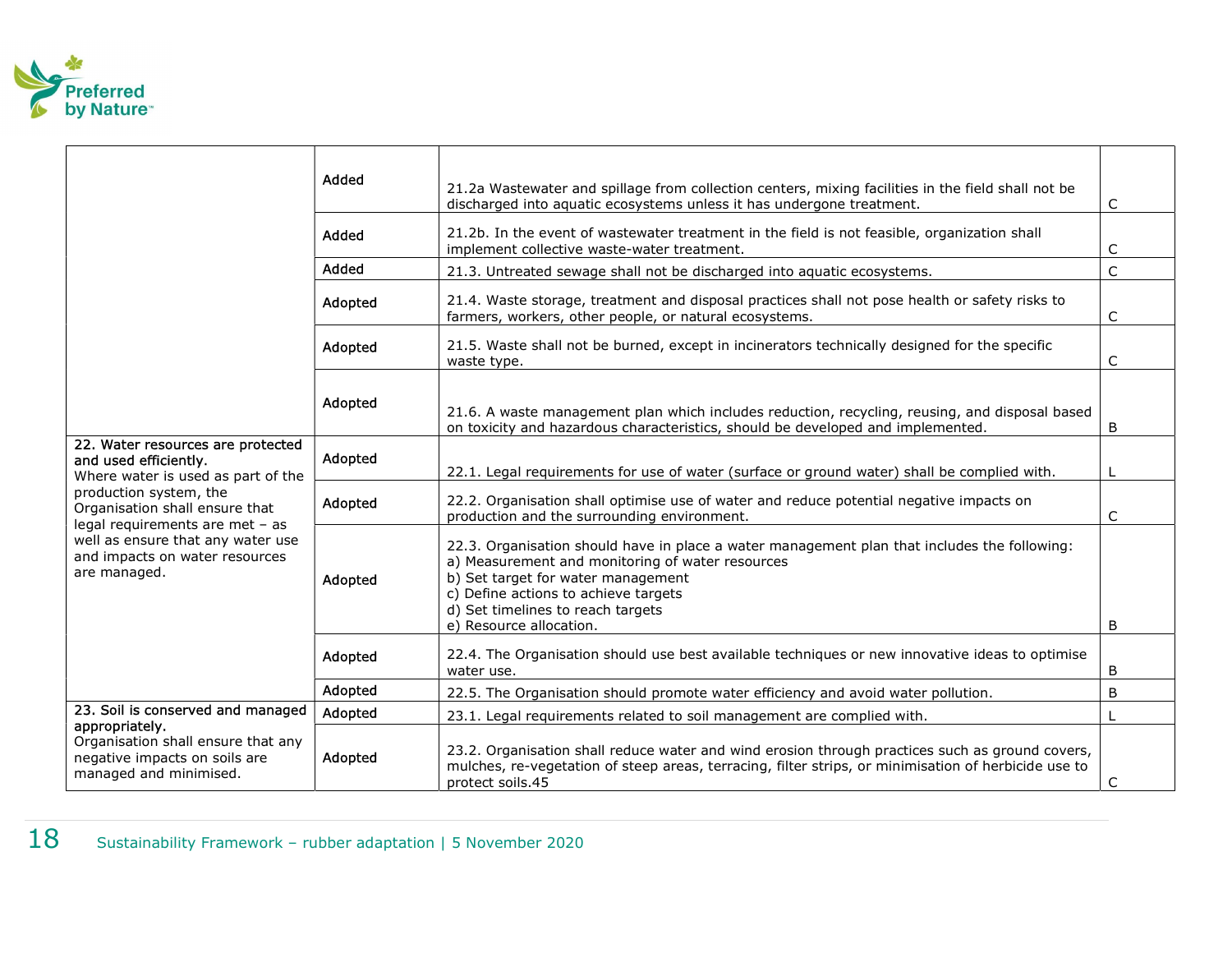

|                                                                                                                                                                                             |                | 23.2a Environmental impact assessment shall be done prior to establishment or re-<br>establishment of large-scale plantations.                                                                                                                                                    |   |
|---------------------------------------------------------------------------------------------------------------------------------------------------------------------------------------------|----------------|-----------------------------------------------------------------------------------------------------------------------------------------------------------------------------------------------------------------------------------------------------------------------------------|---|
|                                                                                                                                                                                             |                | 23.2b Measures shall be implemented to reduce negative impact of establishment or re-<br>establishment of plantation.                                                                                                                                                             |   |
|                                                                                                                                                                                             | Added          | 23.2c Cover crops shall be maintained to the extent of not disturbing main plants.                                                                                                                                                                                                |   |
|                                                                                                                                                                                             |                | 23.2d Exotic species shall be field tested for invasiveness prior to wide scale use.                                                                                                                                                                                              |   |
|                                                                                                                                                                                             |                | 23.2e Establishment or re-establishment shall be done using clone most suitable to the site with<br>longer productive period.                                                                                                                                                     | C |
|                                                                                                                                                                                             | Adopted        | 23.3. The Organisation should select and implement tillage and cultivation practices that<br>maintain or improve the physical, chemical, and biological condition of soil and minimise soil<br>erosion.                                                                           | B |
|                                                                                                                                                                                             | <b>Deleted</b> | 23.4                                                                                                                                                                                                                                                                              | B |
|                                                                                                                                                                                             | <b>Deleted</b> | 23.5                                                                                                                                                                                                                                                                              | B |
|                                                                                                                                                                                             | <b>Deleted</b> | 23.5                                                                                                                                                                                                                                                                              | B |
| 24. Animal health and welfare is                                                                                                                                                            | <b>Deleted</b> | 24.1                                                                                                                                                                                                                                                                              |   |
| secure.<br>The health and welfare of animals                                                                                                                                                | <b>Deleted</b> | 24.2                                                                                                                                                                                                                                                                              | C |
| shall be ensured and protected.                                                                                                                                                             | <b>Deleted</b> | 24.3                                                                                                                                                                                                                                                                              | C |
| 25. Natural ecosystems are<br>restored as appropriate.<br>Where the operations have caused<br>adverse environmental impacts,<br>the organisation shall implement<br>measures to restore and | Adopted        | 25.1. The Organisation shall analyse and evaluate the deforestation or ecosystem degradation<br>impacts in areas affected by the operation, including the analysis and evaluation of current land<br>uses and land tenure/ownership, and identification of affected stakeholders. | C |
| rehabilitate forest or ecosystems<br>that have been impacted<br>negatively.                                                                                                                 | Adopted        | 25.2. Based on the consultation and evaluation the organisation shall select a suitable site or<br>landscape for restoration.                                                                                                                                                     | C |
|                                                                                                                                                                                             | Adopted        | 25.3. The evaluation shall include engagement of stakeholders, to include considerations of<br>long-term goals of forest restoration and include the interests of all stakeholder groups                                                                                          | C |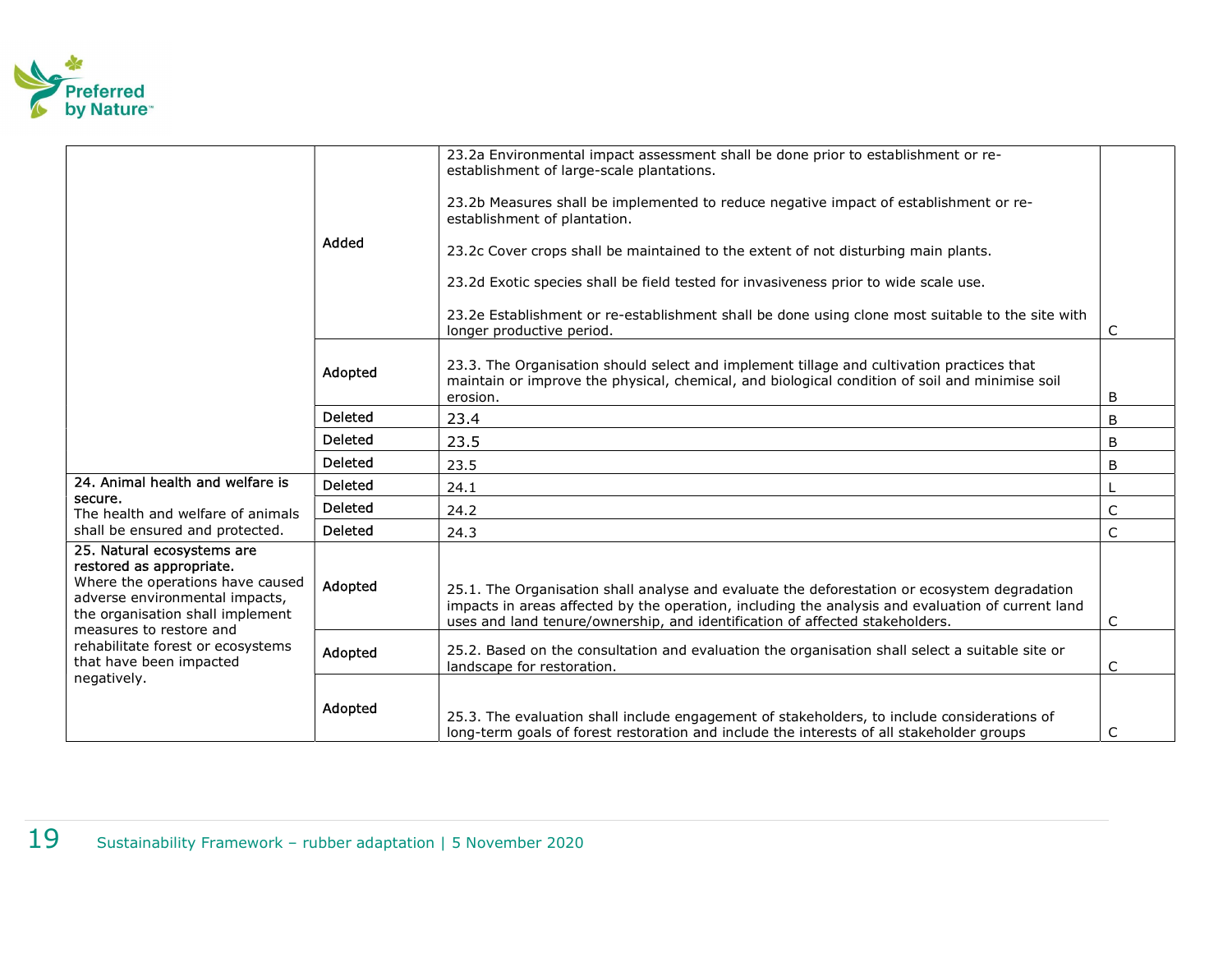

|                                                                                                                                                         | Adopted | 25.4. The Organisation shall develop and implement a restoration management plan, including:<br>preparing a topographic land-use map, including a designation of ecosystem functions and<br>assessment of accessibility; existence of natural regeneration and needs for planting; agreeing<br>on restoration/rehabilitation objectives; selecting the restoration/rehabilitation method; choosing<br>the species to be used; establishing a nursery; and assessing possible positive and negative<br>social and environmental impacts. | C            |
|---------------------------------------------------------------------------------------------------------------------------------------------------------|---------|-----------------------------------------------------------------------------------------------------------------------------------------------------------------------------------------------------------------------------------------------------------------------------------------------------------------------------------------------------------------------------------------------------------------------------------------------------------------------------------------------------------------------------------------|--------------|
|                                                                                                                                                         | Adopted | 25.5. The Organisation shall assess capacity-building needs and plan and implement the<br>necessary training.                                                                                                                                                                                                                                                                                                                                                                                                                           | C            |
|                                                                                                                                                         | Adopted | 25.6. The Organisations shall establish realistic time schedules and plan for financial<br>requirements.                                                                                                                                                                                                                                                                                                                                                                                                                                | C            |
|                                                                                                                                                         | Adopted | 25.7. The Organisation shall monitor restored/rehabilitated areas, and conduct maintenance<br>activities as required                                                                                                                                                                                                                                                                                                                                                                                                                    | C            |
| Principle 4: Climate impacts are<br>minimised and mitigated.                                                                                            | Adopted |                                                                                                                                                                                                                                                                                                                                                                                                                                                                                                                                         |              |
| 26. Climate impacts are identified<br>and quantified.<br>The Organisation shall identify key                                                            | Adopted | 26.1. The Organization shall identify key emission sources, considering land-use change, and<br>energy and materials use.                                                                                                                                                                                                                                                                                                                                                                                                               | C            |
| emission sources that may lead to<br>significant negative climate<br>impacts and quantify the<br>emissions, where feasible.                             | Adopted | 26.2. At minimum, the most significant emissions shall be included, considering the scope of the<br>organization's activities. The organization shall justify its inclusion or exclusion of the emission<br>sources.                                                                                                                                                                                                                                                                                                                    | C            |
|                                                                                                                                                         | Adopted | 26.3. The Organisation shall quantify its climate impacts, including GHG emissions, appropriate<br>to the scale, intensity, and risk of its operations.                                                                                                                                                                                                                                                                                                                                                                                 | $\mathsf{C}$ |
|                                                                                                                                                         | Adopted | 26.4. Where such quantification cannot feasibly be performed, the Organisation shall describe<br>and justify such exclusions.                                                                                                                                                                                                                                                                                                                                                                                                           | $\mathsf{C}$ |
| 27. Steps are implemented for<br>climate change mitigation.<br>The Organization shall establish                                                         | Adopted | 27.1. The Organization shall undertake efforts to reduce negative climate impacts resulting from<br>its activities.                                                                                                                                                                                                                                                                                                                                                                                                                     | C            |
| and implement a plan to minimize<br>the negative climate impacts and<br>evaluate the needs for climate<br>change adaptation, depending on<br>the risks. | Adopted | 27.2. Targets shall be established with a focus on reducing negative climate impacts and<br>reduction of GHG emissions for the key areas as identified by the Organization.                                                                                                                                                                                                                                                                                                                                                             | C            |
|                                                                                                                                                         | Adopted | 27.3. The organization shall monitor the progress of achieving its climate change mitigation<br>targets over time and shall implement adjustments when necessary.                                                                                                                                                                                                                                                                                                                                                                       | $\subset$    |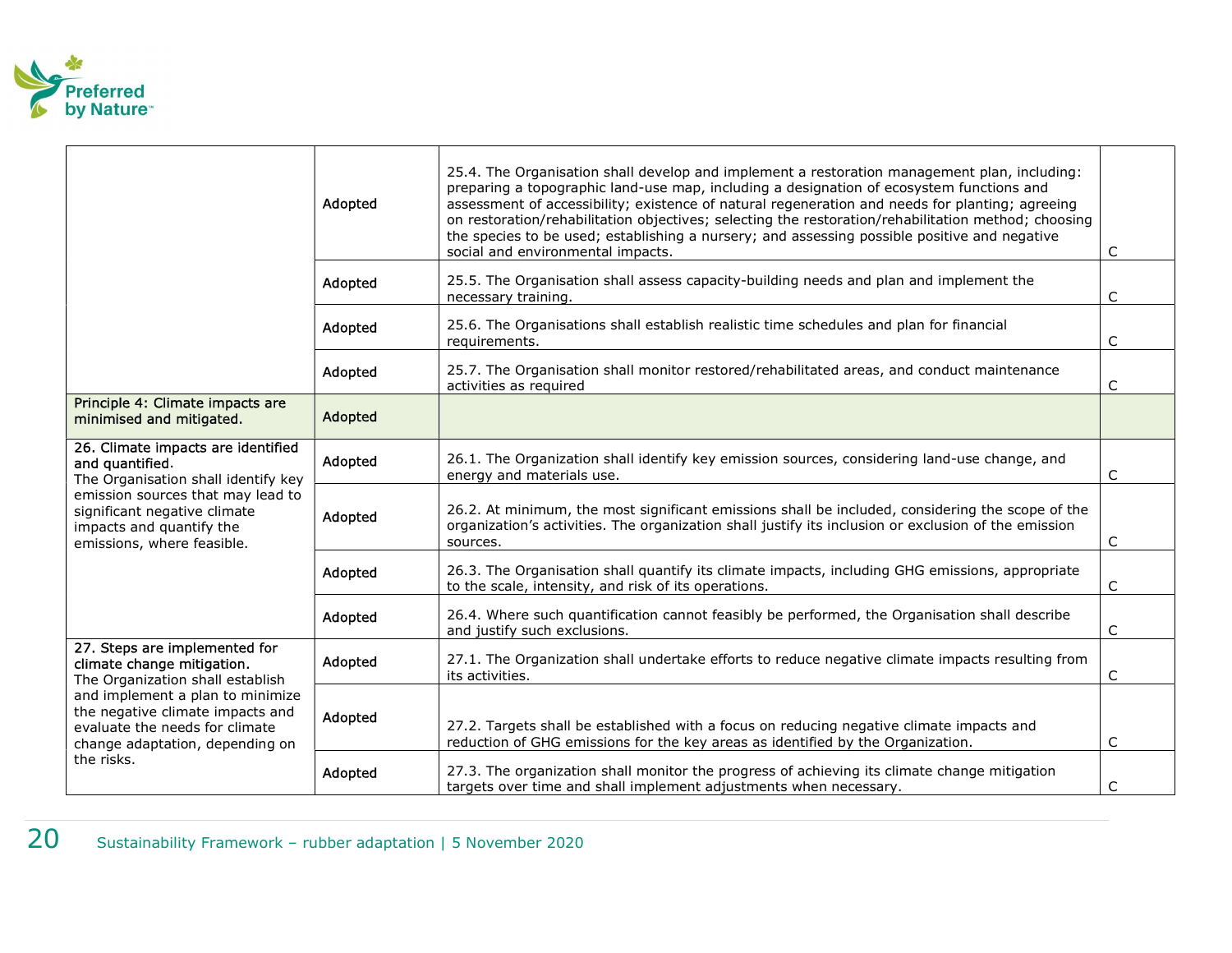

|                                                                                                                                                                                                                                                       | Adopted | 27.4. If offsetting is used, the Organisation shall identify and document any standards used to<br>generate carbon offsets, and the amount of offset credits purchased and used.                                                                                                                                                                       | C            |
|-------------------------------------------------------------------------------------------------------------------------------------------------------------------------------------------------------------------------------------------------------|---------|--------------------------------------------------------------------------------------------------------------------------------------------------------------------------------------------------------------------------------------------------------------------------------------------------------------------------------------------------------|--------------|
|                                                                                                                                                                                                                                                       | Adopted | 27.5. If applicable for the organization, it shall comply with national and/or international<br>regulations concerning emission reduction targets for applicable climate change factors and<br>actions.                                                                                                                                                | C            |
|                                                                                                                                                                                                                                                       | Adopted | 27.6. Organizations in the supply chain should identify suppliers that may contribute to<br>mitigating climate change and should proactively engage with their suppliers to take an active<br>role in facilitating positive climate action.                                                                                                            | B            |
|                                                                                                                                                                                                                                                       | Adopted | 27.7. Organizations in the supply chain should develop and share actions plans with key<br>suppliers demonstrating how the suppliers may reduce negative climate change impacts.                                                                                                                                                                       | B            |
| 28. Climate change adaptation<br>efforts are proportionate to the<br>risks and anticipated impacts.                                                                                                                                                   | Adopted | 28.1. The organization shall evaluate key risks for its operations in relation to climate change.                                                                                                                                                                                                                                                      | C            |
| The organization shall evaluate<br>risks resulting from climate<br>change that may endanger the<br>sustainability of its operations and<br>shall consider and implement<br>appropriate climate adaptation<br>measures, if relevant and<br>applicable. | Adopted | 28.2. Measures for climate change adaptation shall be implemented for areas of high risk and<br>proportionate to the scale of the operations and anticipated social, economic, and environmental<br>impacts.                                                                                                                                           | C            |
| 29. Efforts are taken for carbon<br>removal and ecosystem<br>restoration as appropriate.<br>The organization shall consider in                                                                                                                        | Adopted | 29.1. The organization should consider and develop activities to increase GHG removals based<br>on land-use practices and manage carbon stocks to reduce negative climate change impacts<br>over time.                                                                                                                                                 | B            |
| justified cases, the opportunities<br>for carbon removal and ecosystem<br>restoration and implement related<br>activities when feasible and<br>relevant.                                                                                              | Adopted | 29.2. The organization should seek to further enhance its positive climate impacts through<br>appropriate restoration activities, with a focus on regaining ecological functionality and<br>enhancing human well-being, with a consideration to the reference ecosystem and the changing<br>environmental, social and economic conditions of the area. | <sub>B</sub> |